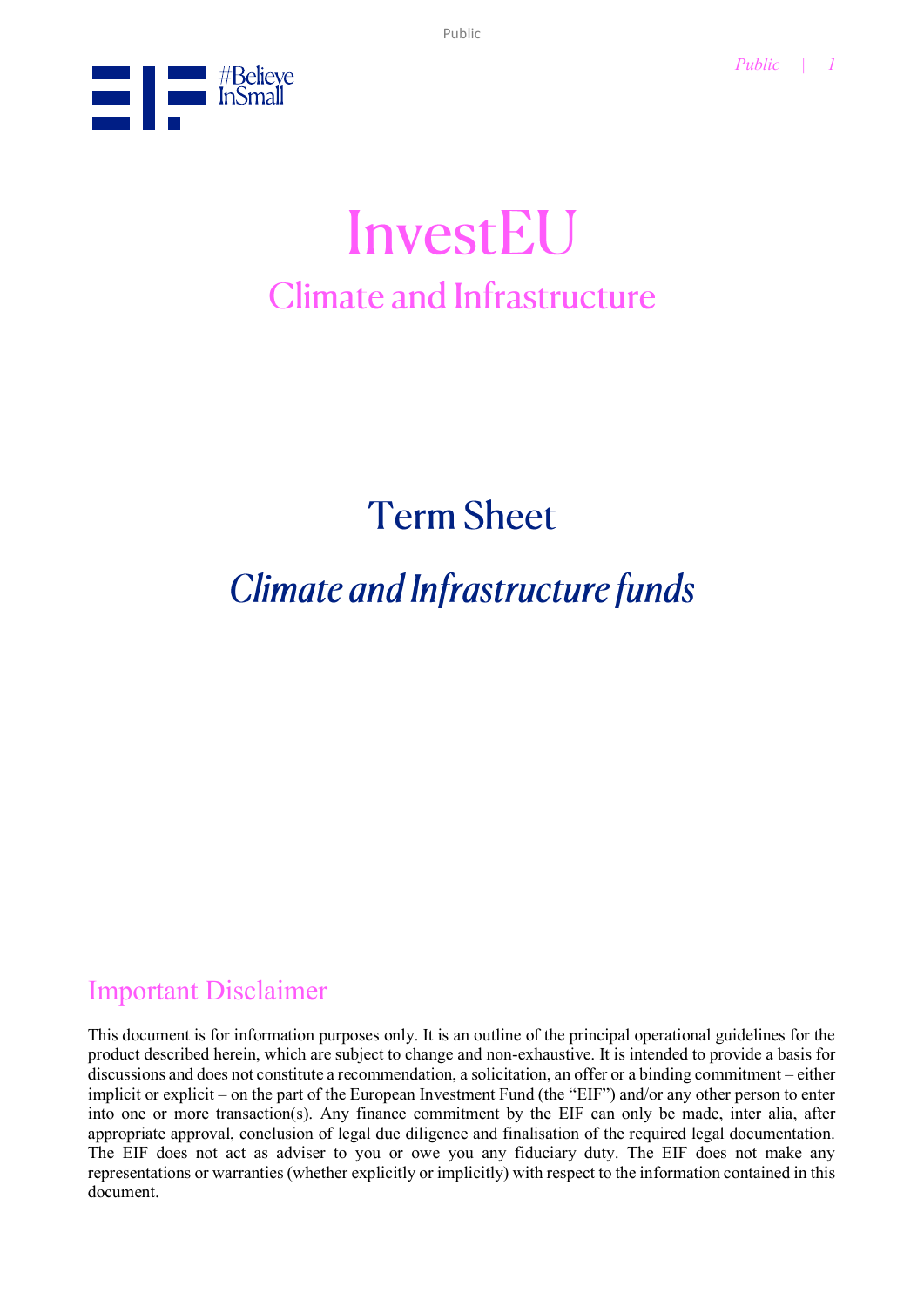

## 1. Terms of an InvestEU Investment

| <b>Size of InvestEU</b><br>Investment               | The EIF investment under InvestEU Climate & Infrastructure into a<br>Financial Intermediary shall generally represent at least 7.5% of the total<br>commitments to such Financial Intermediary raised in the closing at<br>which the InvestEU Investment occurs and no more than 25% of the total<br>commitments of the Financial Intermediary <sup>1</sup> .                        |  |
|-----------------------------------------------------|--------------------------------------------------------------------------------------------------------------------------------------------------------------------------------------------------------------------------------------------------------------------------------------------------------------------------------------------------------------------------------------|--|
|                                                     | In particular circumstances the EIF commitment may exceed the 25% of<br>the total commitments to a Financial Intermediary. In deciding the<br>maximum commitment, EIF will consider, inter alia, the following<br>factors:                                                                                                                                                           |  |
|                                                     | a) adherence of the Financial Intermediary to the Gender Criteria,                                                                                                                                                                                                                                                                                                                   |  |
|                                                     | b) whether the investment strategy of the Financial Intermediary<br>focuses on one or more EU member states classified as Moderate<br>or Emerging Innovator Countries ("MEICs"),                                                                                                                                                                                                     |  |
|                                                     | c) focus of the investment strategy of the financial Intermediary on<br>the Target Areas                                                                                                                                                                                                                                                                                             |  |
|                                                     | d) the experience of the management team and the closing in which<br>EIF participates.                                                                                                                                                                                                                                                                                               |  |
|                                                     | InvestEU Investments shall not exceed one hundred million euro (EUR<br>100,000,000) or the euro equivalent in another eligible currency at the<br>time of a commitment.                                                                                                                                                                                                              |  |
| <b>Closing</b>                                      | InvestEU Climate & Infrastructure investment shall typically occur at<br>the first closing of the Financial Intermediary. Investments at subsequent<br>closings may be possible under certain conditions if they facilitate the<br>Financial Intermediary reaching its target fund size.                                                                                             |  |
| <b>Duration of an InvestEU</b><br><b>Investment</b> | The term of the EIF investment typically ranges between 5 and 25 years.                                                                                                                                                                                                                                                                                                              |  |
| Investor base of a<br><b>Financial Intermediary</b> | As a general rule, at least 30% of total commitments to a Financial<br>Intermediary shall be made by Third-Party Benchmark Investors in the<br>same risk class as the EIF, or by the EIF or EIB on their own risk and<br>from their own resources, provided that Third-Party Benchmark<br>Investors account for at least 15% of total commitments                                    |  |
|                                                     | The minimum commitment from Third-Party Benchmark Investors may<br>be further reduced under certain circumstances.                                                                                                                                                                                                                                                                   |  |
| <b>Ranking of InvestEU</b><br><b>Investments</b>    | An InvestEU Investment shall be made into a Financial Intermediary<br>through a standard investment whereby the EIF shall rank pari passu<br>with other investors investing in the same risk class (i.e. "like-risk-like-<br>reward"). The InvestEU Investment shall not be subordinated to other<br>investors in any risk class issued by the Financial Intermediary <sup>2</sup> . |  |

<sup>1</sup> Subject to EIF analysis, other conditions may apply.

 $2$  Exceptions may apply, subject to EIF and European Commission's analysis.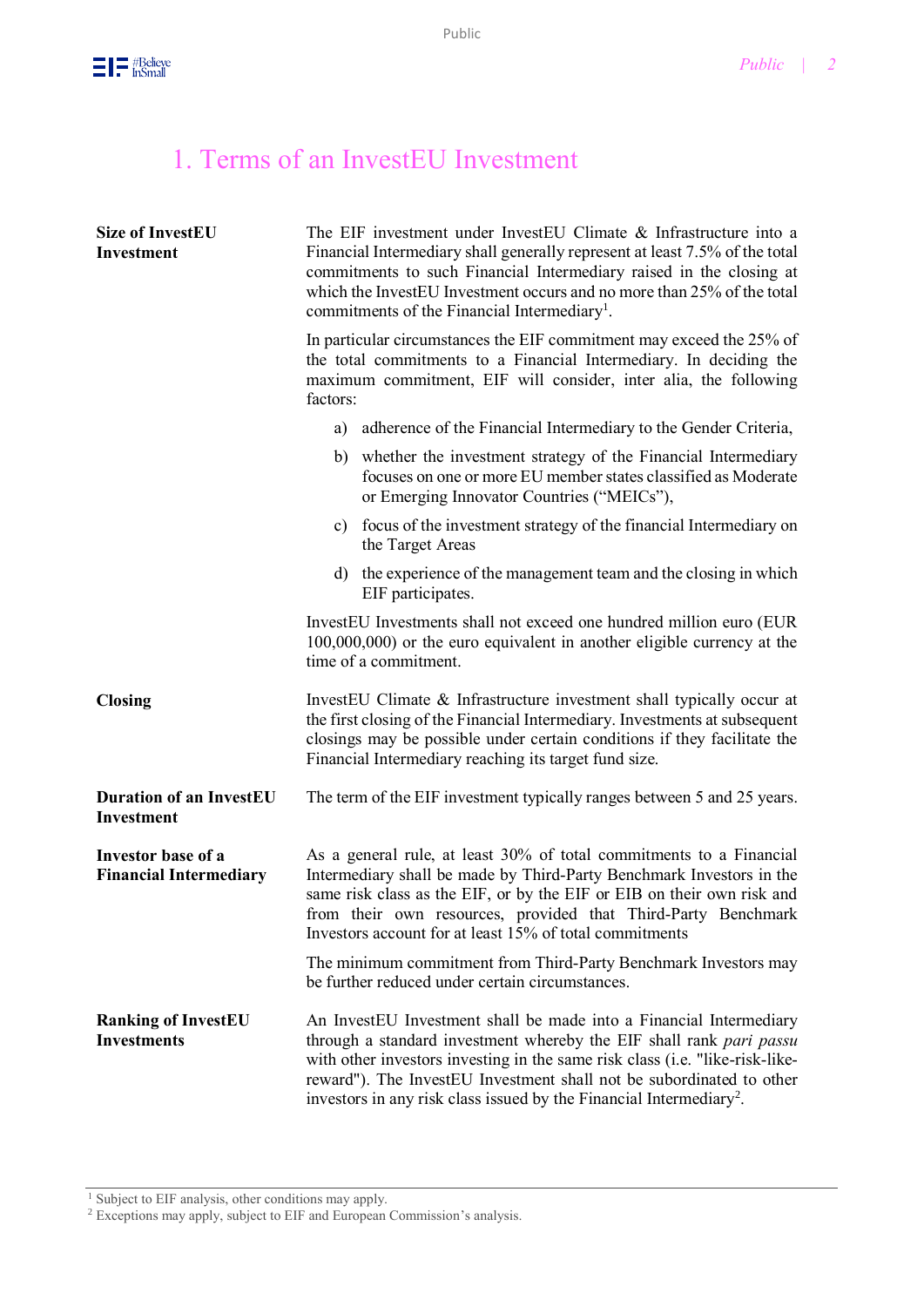

#### **Minimum investment allocation requirements**

- a) Financial Intermediaries shall commit to invest a minimum amount (the "Minimum Eligible Allocation") into Eligible Final Recipients (as defined below is section 3). Only Primary Investments and Eligible Secondary Investments shall be eligible for the purpose of calculating the Minimum Eligible Allocation. The Minimum Eligible Allocation shall be equal to at least the higher of:
	- i. 50% of the Financial Intermediary's aggregate invested amounts; and
	- ii. 2 times the amount drawn down from EIF under the InvestEU Investment for investment purposes, capped at 80% of the Financial Intermediary's aggregate invested amounts.
- b) Financial Intermediaries shall indicate at the time of application, which of the Target Areas(s) are captured by their investment strategy, and shall be required to commit a minimum amount into such Target Areas within each selected Thematic Strategy (the "Minimum Target Allocation").

The Minimum Target Allocation shall be equal to 2 times the amount drawn down by the Financial Intermediary under the InvestEU Investment for the purpose of investments in Eligible Final Recipients under that Target Area(s), capped at 80% of the Financial Intermediary's aggregate invested amounts.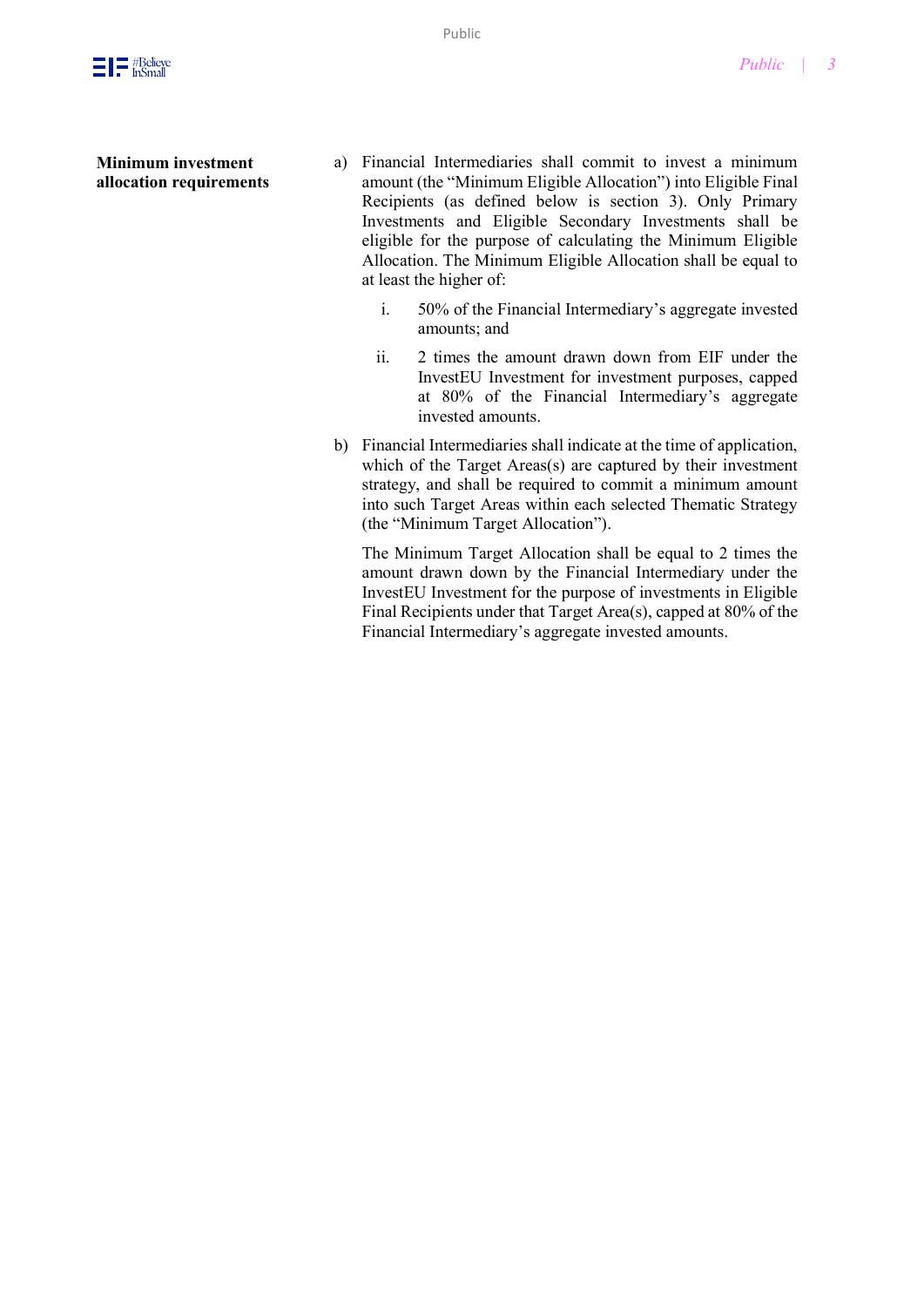

## 2. InvestEU Financial Intermediaries

| <b>Establishment of</b><br>Financial<br><b>Intermediaries</b>                                   | Financial Intermediaries shall be established (domiciled) in a Member<br>State or in an OCT <sup>3</sup> .                                                                                                                                                                                                                                                                                                                                                                                                                                                                                                                                                                                                                                                                                                                                                                                                                                                                                                                                                                  |  |  |
|-------------------------------------------------------------------------------------------------|-----------------------------------------------------------------------------------------------------------------------------------------------------------------------------------------------------------------------------------------------------------------------------------------------------------------------------------------------------------------------------------------------------------------------------------------------------------------------------------------------------------------------------------------------------------------------------------------------------------------------------------------------------------------------------------------------------------------------------------------------------------------------------------------------------------------------------------------------------------------------------------------------------------------------------------------------------------------------------------------------------------------------------------------------------------------------------|--|--|
| <b>Independence of</b><br>management teams                                                      | Independent Manager means a team that exercises a significant degree<br>of autonomy with respect to investment and divestment decisions of the<br>transactions forming part of the Individual Portfolio, which may include:                                                                                                                                                                                                                                                                                                                                                                                                                                                                                                                                                                                                                                                                                                                                                                                                                                                 |  |  |
|                                                                                                 | privately owned teams, whereby the investment team owns<br>a)<br>majority of the voting shares of the entity that is entrusted in<br>investment management or investment advisory of the<br>Individual Portfolio of the Equity Intermediary, or<br>teams operating within (or with) a corporate or university<br>b)<br>structure, a foundation, or any financial institution established<br>form,<br>including<br>under<br>other<br>crowdfunding<br>any<br>platform, provided that the management team makes the final<br>investment and divestment decisions independently. In case of<br>the payment by results investment schemes (PBRs) (including<br>social impact bonds investment schemes), such requirement of<br>independence in making investment decisions is met also when<br>the team structuring and/or investing in PbR has a high degree<br>of independence in the investment and/or structuring process<br>from the parent company/organisation. With respect to Equity<br>Intermediaries managed or advised by EIF this condition is<br>deemed to be met. |  |  |
| <b>Transparency of</b><br>remuneration                                                          | The remuneration of the Financial Intermediary's manager or advisor, as<br>the case may be, shall be transparent to its investors. Management fees<br>shall be set at a level that covers operational and management costs in a<br>sustainable way without disturbing the alignment of interests aimed for.<br>The level of management fees shall in principle allow for the execution<br>of the Financial Intermediary's investment strategy.                                                                                                                                                                                                                                                                                                                                                                                                                                                                                                                                                                                                                              |  |  |
| <b>Addressing Climate</b><br><b>Action and</b><br><b>Environmental</b><br><b>Sustainability</b> | For those Financial Intermediaries applying under the Climate and<br>Infrastructure product, the contribution to Climate Action and<br>Environmental Sustainability <sup>4</sup> – and to the extent possible, an estimation<br>of the split of such contribution between Climate Action and<br>Environmental Sustainability ("CA&ES") - will be determined by the<br>EIF during the selection process based on the information received from<br>the Financial Intermediaries, and such cases, will be reflected in the<br>contractual documentation between the EIF and the Financial<br>Intermediary.                                                                                                                                                                                                                                                                                                                                                                                                                                                                     |  |  |

<sup>&</sup>lt;sup>3</sup> [Overseas Countries and Territories | International Partnerships \(europa.eu\)](https://ec.europa.eu/international-partnerships/where-we-work/overseas-countries-and-territories_en)

*<sup>4</sup>* [European Investment Bank Climate Action and Environmental Sustainability -](https://www.eib.org/attachments/publications/climate_action_lending_eligibility_list_en.pdf) List of eligible sectors and eligibility criteria [\(eib.org\)](https://www.eib.org/attachments/publications/climate_action_lending_eligibility_list_en.pdf)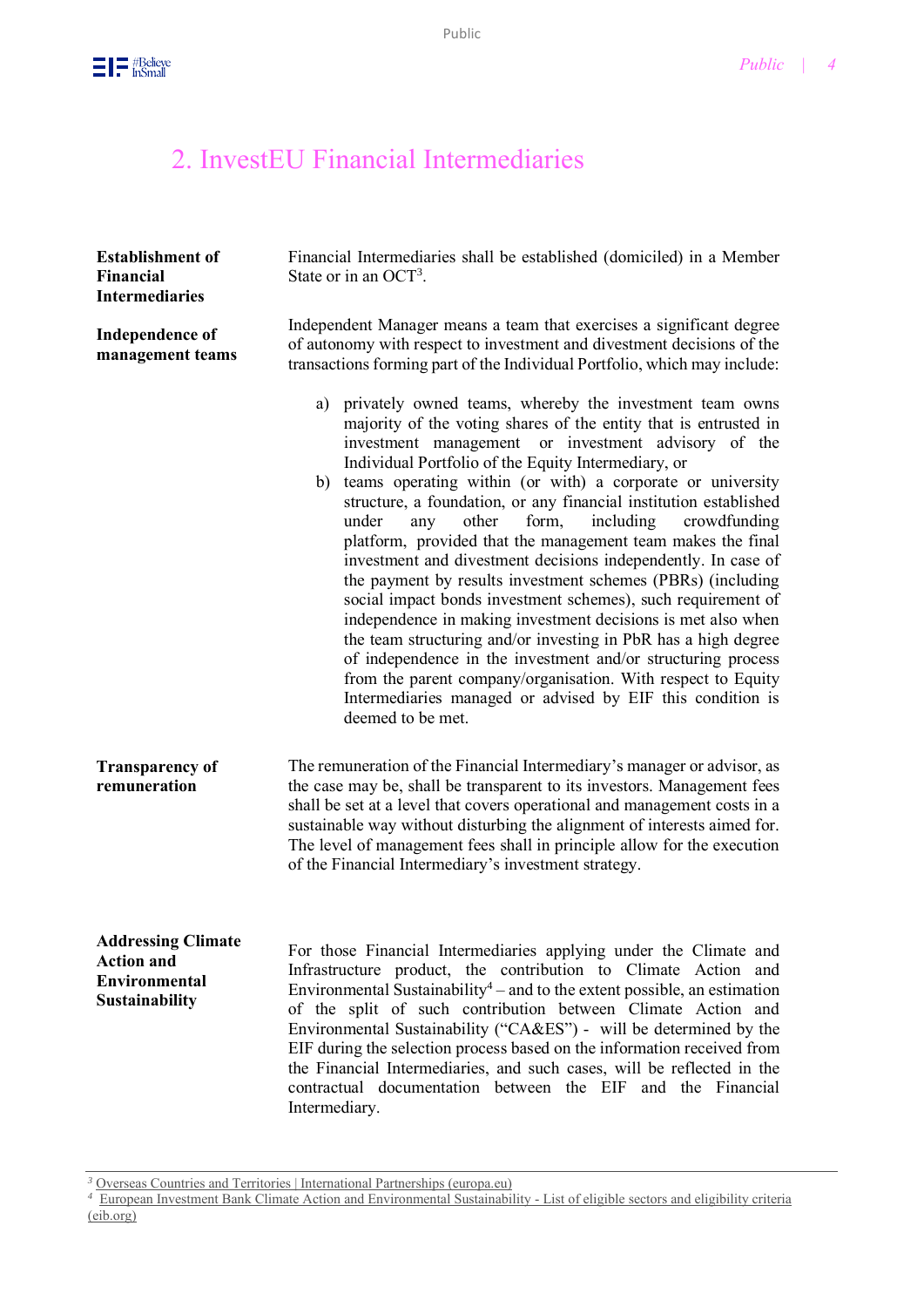

The Financial Intermediary's contribution to Climate Action and Environmental Sustainability is measured as the aggregate percentage of the InvestEU supported financing, which contributes to climate and environment activities by matching the activity criteria of the CA&ES, which have been determined in the spirit of the EU Taxonomy for sustainable finance<sup>5</sup>.

The contribution to Climate Action and Environmental Sustainability included in the contractual documentation between the EIF and the Financial Intermediary will be monitored as part of the operational reporting presented by the Financial Intermediary to the EIF and as described in Annex IV to the CEoI.

## 3. InvestEU Final Recipients

Financial Intermediaries shall select Final Recipients according to their internal rules and procedures, taking due account of the economic viability of projects of Final Recipients.

| <b>Eligible Final</b><br><b>Recipients</b> | Final Recipients, which are not Excluded Final Recipients, and which<br>satisfy all of the following eligibility criteria:                                                                                                                                         |  |  |
|--------------------------------------------|--------------------------------------------------------------------------------------------------------------------------------------------------------------------------------------------------------------------------------------------------------------------|--|--|
|                                            | Are located (in the case of projects) or established and operating<br>a)<br>(in the case of enterprises) in a Member State or an OCT and                                                                                                                           |  |  |
|                                            | are active in any of the areas listed in section 4 below.<br>b)                                                                                                                                                                                                    |  |  |
|                                            | An Eligible Final Recipient, which is an enterprise, shall be considered<br>to be established and operating in a Member State or in an OCT, if at the<br>time of the first investment by the Financial Intermediary, it is:                                        |  |  |
|                                            | incorporated in a Member State or in an OCT or has legal<br>a)<br>presence in a Member State or an OCT through a subsidiary or<br>other form of legal entity and                                                                                                   |  |  |
|                                            | exercising its main activities in one or more Member States or<br>b)<br>OCT <sub>s</sub> .                                                                                                                                                                         |  |  |
|                                            | For Final Recipients in early stage with insignificant operations, the<br>assessment of their main activities shall be based on the Final Recipient's<br>business plan at the time of the first investment.                                                        |  |  |
| <b>Excluded Final</b><br><b>Recipients</b> | Financial Intermediaries shall not be entitled to invest or issue any<br>drawdown notice relating to an investment:                                                                                                                                                |  |  |
|                                            | in Final Recipients which have business activity that consists of<br>a)<br>an illegal economic activity or substantially focuses on restricted<br>sectors as per the Guidelines on the EIF Restricted Sectors <sup>6</sup> as<br>amended from time to time; and/or |  |  |

<sup>5</sup> [EU taxonomy for sustainable activities | European Commission \(europa.eu\)](https://ec.europa.eu/info/business-economy-euro/banking-and-finance/sustainable-finance/eu-taxonomy-sustainable-activities_en)

 $\overline{\phantom{a}}$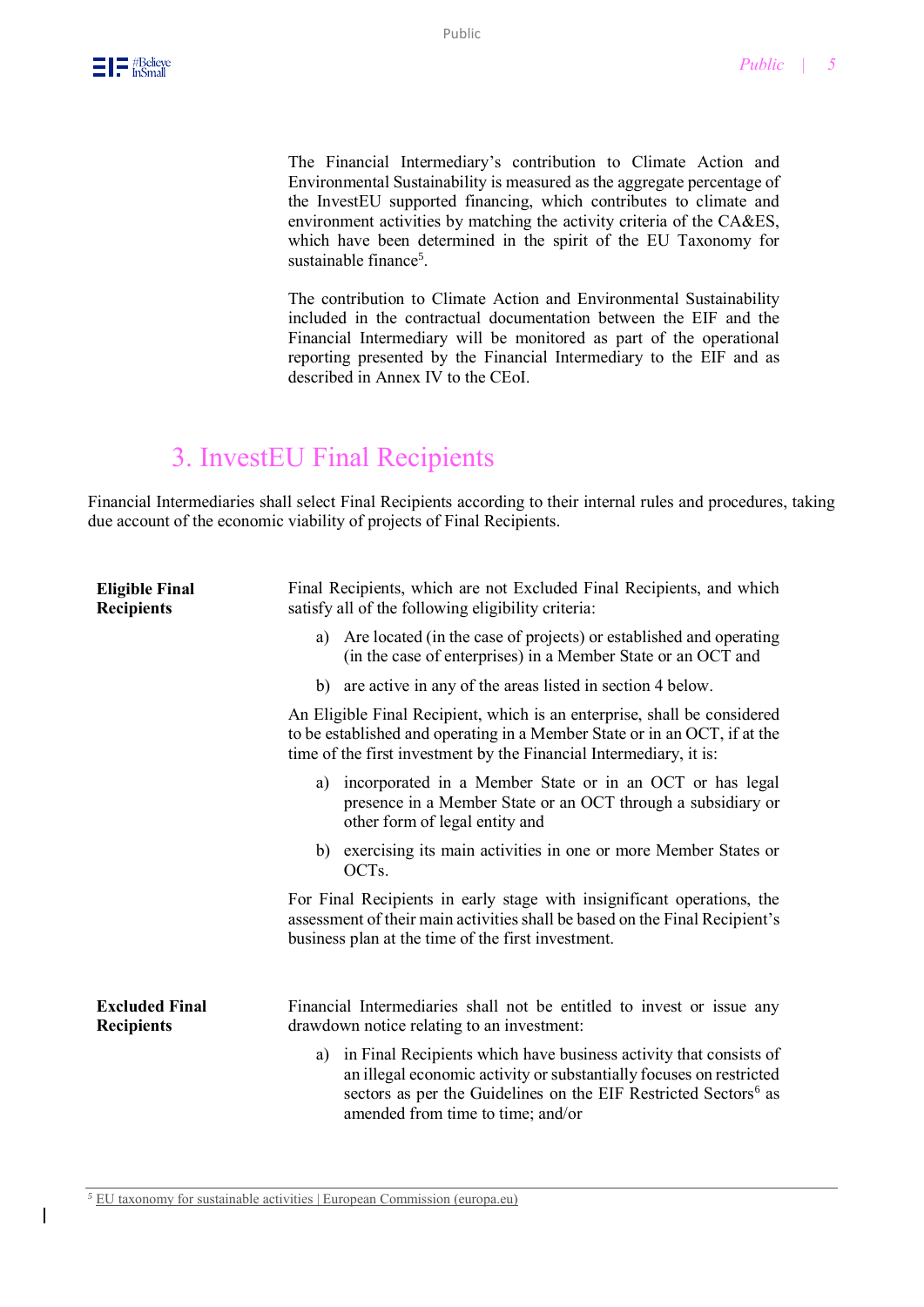- b) in Final Recipients which are in one of the Exclusion Situations (or do not provide the Financial Intermediary with analogous representations as per Annex I).
- c) Final Recipients which have business activity that does not adhere to the Paris alignment restrictions.

## 4. InvestEU Climate & Infrastructure Thematic Strategies and Target Areas

InvestEU investments are organised into six Thematic Strategies, each addressing a number of Target Areas. Investments by Financial Intermediaries under one or more of the following Target Areas contribute to the Minimum Eligible Allocation requirements for the Thematic Strategy under which that Target Area is listed.

### 1. Clean Energy Transition - Climate

Investments in funds whose investment strategy targets the following areas including, but not limited to:

| <b>Renewable Energy</b><br>generation,                              | (i) Production, storage, transmission and distribution infrastructure in<br>wind, solar, geothermal, hydro, bioenergy or other eligible technologies;                                                                                                                                                                                                                                         |
|---------------------------------------------------------------------|-----------------------------------------------------------------------------------------------------------------------------------------------------------------------------------------------------------------------------------------------------------------------------------------------------------------------------------------------------------------------------------------------|
| transmission,<br>distribution and<br>storage:                       | (ii) Decarbonising heating and cooling infrastructure (including<br>networks) in buildings or other facilities;                                                                                                                                                                                                                                                                               |
|                                                                     | (iii) Decarbonisation of manufacturing facilities;                                                                                                                                                                                                                                                                                                                                            |
|                                                                     | (iv) digitalising and modernizing energy grids to facilitate a greater<br>uptake of renewables, as well as projects relating to demand-side<br>flexibility and the energy storage.                                                                                                                                                                                                            |
|                                                                     | (v) Low Carbon and Renewable hydrogen production, storage or<br>distribution                                                                                                                                                                                                                                                                                                                  |
| <b>Storage and hybrids</b><br>renewables:                           | (i) Storage solutions, hybrid projects combining renewables with storage<br>(e.g. Solar generation with battery storage, or solar generation with wind<br>generation or pumped storage, etc.) or a portfolio of different RES<br>technologies combined with storage managed under a virtual power plant<br>concepts that provide flexible generation capacity (50% capped covered<br>by RES). |
|                                                                     | (ii) Projects providing seasonal storage, (as opposed to short-term<br>balancing) are included.                                                                                                                                                                                                                                                                                               |
| Renewable<br>infrastructure exposed<br>to demand and price<br>risk: | (i) Renewable energy generation, storage and transmission projects with<br>revenues coming from merchant risk schemes.                                                                                                                                                                                                                                                                        |
|                                                                     | (ii) Storage projects based on batteries, pumped storage or other eligible<br>technologies.                                                                                                                                                                                                                                                                                                   |
|                                                                     | (iii) Projects developing the market for corporate Power Purchase<br>Agreements (PPAs) Contract for Differences (CfDs) or others valid                                                                                                                                                                                                                                                        |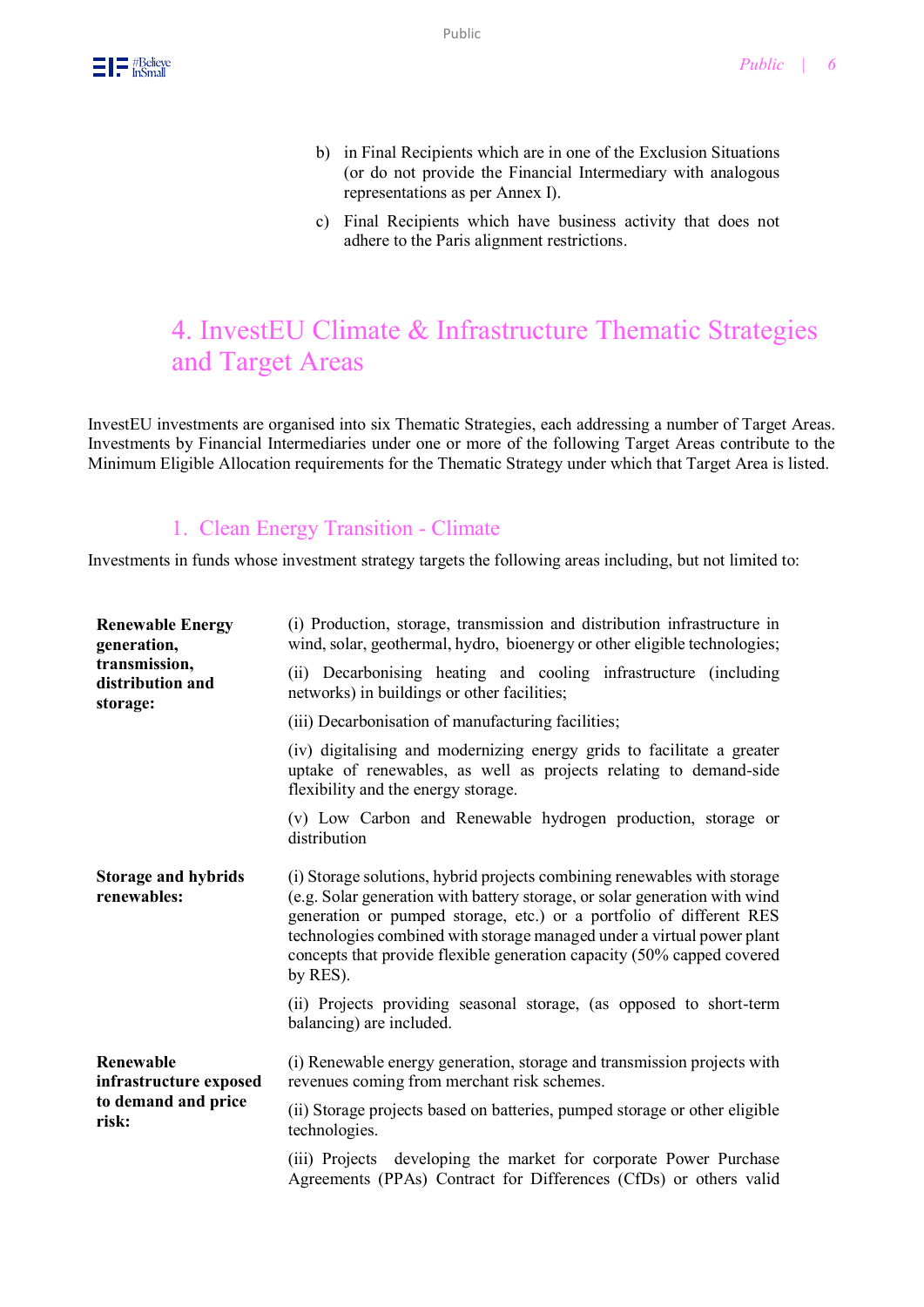|                                                                                                                                                      | secured revenues contracts that are linked to the construction of with new<br>renewable infrastructure projects                                                                                                                                                                                                                                                                                 |
|------------------------------------------------------------------------------------------------------------------------------------------------------|-------------------------------------------------------------------------------------------------------------------------------------------------------------------------------------------------------------------------------------------------------------------------------------------------------------------------------------------------------------------------------------------------|
|                                                                                                                                                      | (iv) energy efficiency renovations of existing buildings;                                                                                                                                                                                                                                                                                                                                       |
|                                                                                                                                                      | (v) highly energy efficient new buildings exceeding national nearly zero-<br>energy buildings standards                                                                                                                                                                                                                                                                                         |
| <b>Energy efficiency:</b>                                                                                                                            | (i) Public and private Infrastructure, heavy and light Industrial and<br>Residential applications (e.g. smart cities) complying with EIF's Energy<br>Efficiency requirements in production, storage and transmission.                                                                                                                                                                           |
|                                                                                                                                                      | (ii) New investments that lead to energy savings and reduce the costs<br>linked to energy consumption.                                                                                                                                                                                                                                                                                          |
|                                                                                                                                                      | (iii) Support to energy efficiency projects based on Energy Performance<br>Contracts, under which they guarantee a minimum level of energy<br>savings.                                                                                                                                                                                                                                          |
| <b>Cross-border energy</b><br>infrastructure /<br>projects of common<br>interest (PCIs),<br>including:                                               | Construction or upgrades aiming at completing and connecting the<br>European internal energy market and for reaching the EU's energy policy<br>objectives of affordable, secure and sustainable energy.                                                                                                                                                                                         |
| <b>Projects that support</b><br>the decarbonisation of<br>and substantial<br>reduction of emissions<br>of energy-intensive<br>industries, including: | (i) Closed-loop systems and deployment of innovative low-carbon<br>emission technologies including energy storage, carbon capture,<br>transport, storage and/or use (CCUS) as well as operations that promote<br>the decarbonisation of the energy production and distribution chain by<br>phasing out the use of coal and oil, and gradual substitution of natural<br>gas by low-carbon gases. |
|                                                                                                                                                      | (ii) Carbon capture, transport, storage and/or use (CCUS) technologies<br>and infrastructure for the production of renewable electricity, heat and<br>cold, low-carbon gases (such as hydrogen) or industrial processes, as<br>well as bio-energy plants and manufacturing facilities enabling the<br>energy transition, or carbon removals;                                                    |
|                                                                                                                                                      | (iii) Offshore development for decarbonisation, including floating wind<br>farms, cabling for an offshore grid with a particular focus on AC<br>connections from turbines to hubs which then use DC interconnectors to<br>shore and devices for wave and tide energy;                                                                                                                           |
|                                                                                                                                                      | (iv) Any other infrastructure investments, including application of<br>innovative technologies that have a positive contribution to<br>decarbonisation and energy transition covered by InvestEU priorities<br>under the SIW                                                                                                                                                                    |

## 2. Sustainable Transport

Investments in funds whose investment strategy targets sustainable and safe transport infrastructure, superstructures, mobility solutions and equipment, and innovative technologies, in accordance with the EU's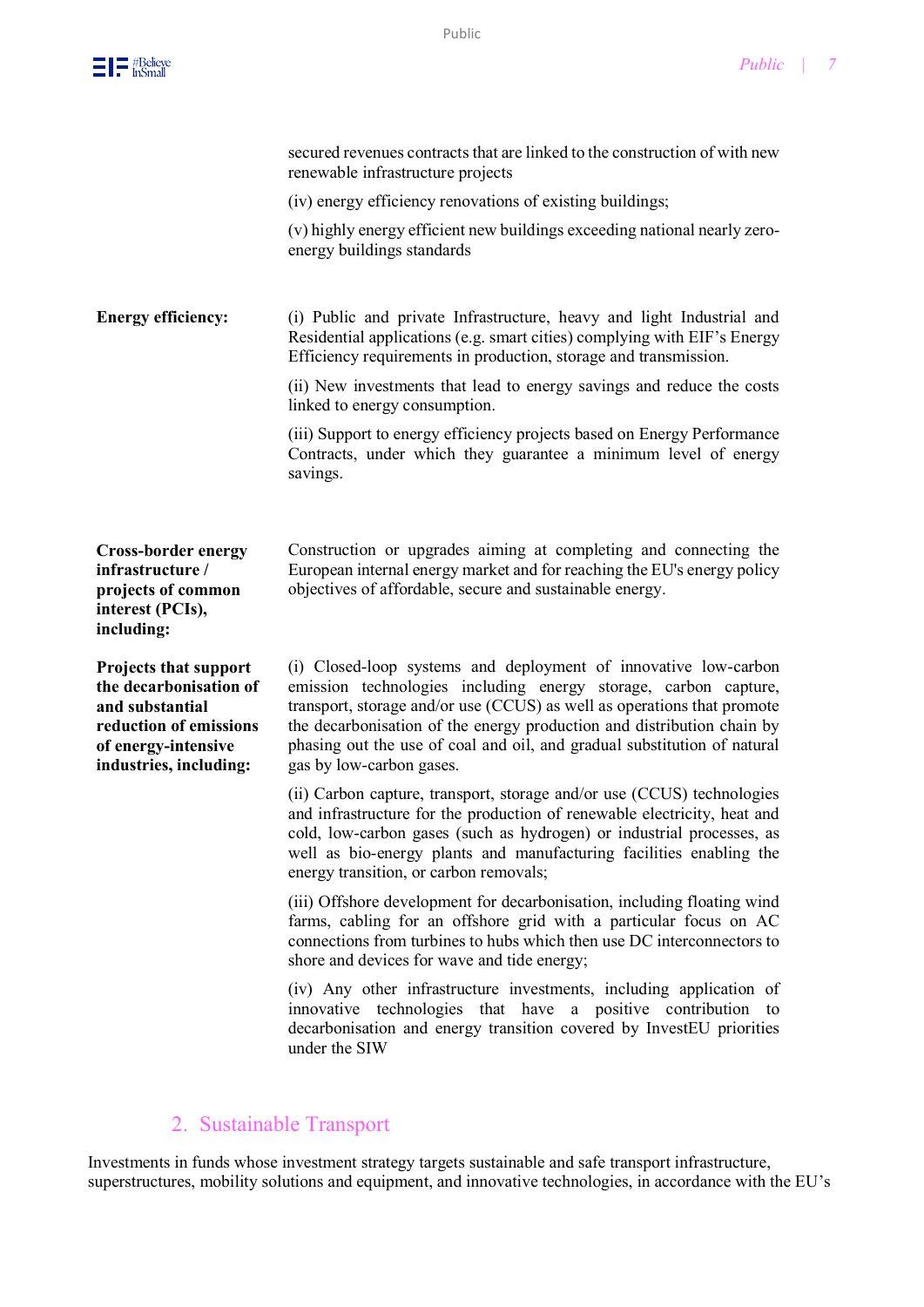

transport priorities, the Sustainable and Smart Mobility Strategy and the commitments taken under the Paris Agreement, including, but not limited to:

| <b>General transport</b><br>infrastructure, in<br>particular with respect<br>to:         | (i) infrastructures and operations, equipment and innovative<br>technologies, with focus on alternative fuel infrastructure, transhipment<br>infrastructure and superstructures, dedicated infrastructure for urban<br>public transport and for active modes (e.g. walking and cycling); and/or                                                                                                                                                                                                                                                        |
|------------------------------------------------------------------------------------------|--------------------------------------------------------------------------------------------------------------------------------------------------------------------------------------------------------------------------------------------------------------------------------------------------------------------------------------------------------------------------------------------------------------------------------------------------------------------------------------------------------------------------------------------------------|
|                                                                                          | (ii) measures designed to upgrade, achieve or maintain compliance with<br>environmental and safety standards (e.g., in accordance with Article 34<br>of the TEN-T Regulation), and projects to maintain, rehabilitate or<br>upgrade existing transport infrastructure; and/or                                                                                                                                                                                                                                                                          |
|                                                                                          | (iii) freight transport services in accordance with Article 32 of the TEN-<br>T Regulation, including heavy mass-transit infrastructure, and other<br>collective passenger transport services and last mile sections allowing<br>freight or passenger traffic to be shifted to more sustainable transport<br>modes such as rail transport, public/collective transport, inland<br>navigation or short sea shipping; and/or                                                                                                                             |
|                                                                                          | (iv) projects that provide for the use of at least two different modes of<br>transport.                                                                                                                                                                                                                                                                                                                                                                                                                                                                |
| <b>Cleaner</b> , Safe and<br><b>Smart Mobility, in</b><br>particular with respect<br>to: | (i) sustainable urban mobility (including urban air mobility), smart<br>mobility, including shared mobility, mobility as a service and green city<br>logistics;                                                                                                                                                                                                                                                                                                                                                                                        |
|                                                                                          | (ii) deployment of recharging and refuelling infrastructure supplying<br>electricity, hydrogen or future low carbon fuels or where necessary, as a<br>transitional solution, gas;                                                                                                                                                                                                                                                                                                                                                                      |
|                                                                                          | (iii) urban nodes, in accordance with Article 30 of the TEN-T<br>Regulation;                                                                                                                                                                                                                                                                                                                                                                                                                                                                           |
|                                                                                          | (iv) Digital transport management systems, including telematic<br>applications systems, including for safety purposes, in accordance with<br>Article 31 of the TEN-T Regulation; whereby traffic management<br>systems cover, inter alia, projects for the deployment of the ITS, RIS,<br>ERTMS, U-space airspace and SESAR systems, in line with Article 31<br>of the TEN-T Regulation, other digital transport infrastructure and other<br>smart and sustainable mobility projects including for infrastructure<br>capacity planning and management; |
|                                                                                          | (v) railway infrastructure, other rail projects                                                                                                                                                                                                                                                                                                                                                                                                                                                                                                        |
|                                                                                          | (vi) renewal, retrofitting and deployment of mobile assets (rail rolling<br>stock, road transport vehicles, aircraft and vessels) and related<br>equipment, including at pre-commercial level or early commercialisation<br>stage and related infrastructure;                                                                                                                                                                                                                                                                                          |
|                                                                                          | (vii) fleet renewal or acquisition to stimulate demand for safe and clean<br>mobile assets, that reduce CO2, directly and indirectly, and pollutant<br>emissions in line with or beyond EU standards;                                                                                                                                                                                                                                                                                                                                                  |
|                                                                                          | (viii) cleaner, safer and smart maritime and inland waterway transport<br>(including the prevention of oil-spills from ships), airport and port<br>infrastructure and related services;                                                                                                                                                                                                                                                                                                                                                                |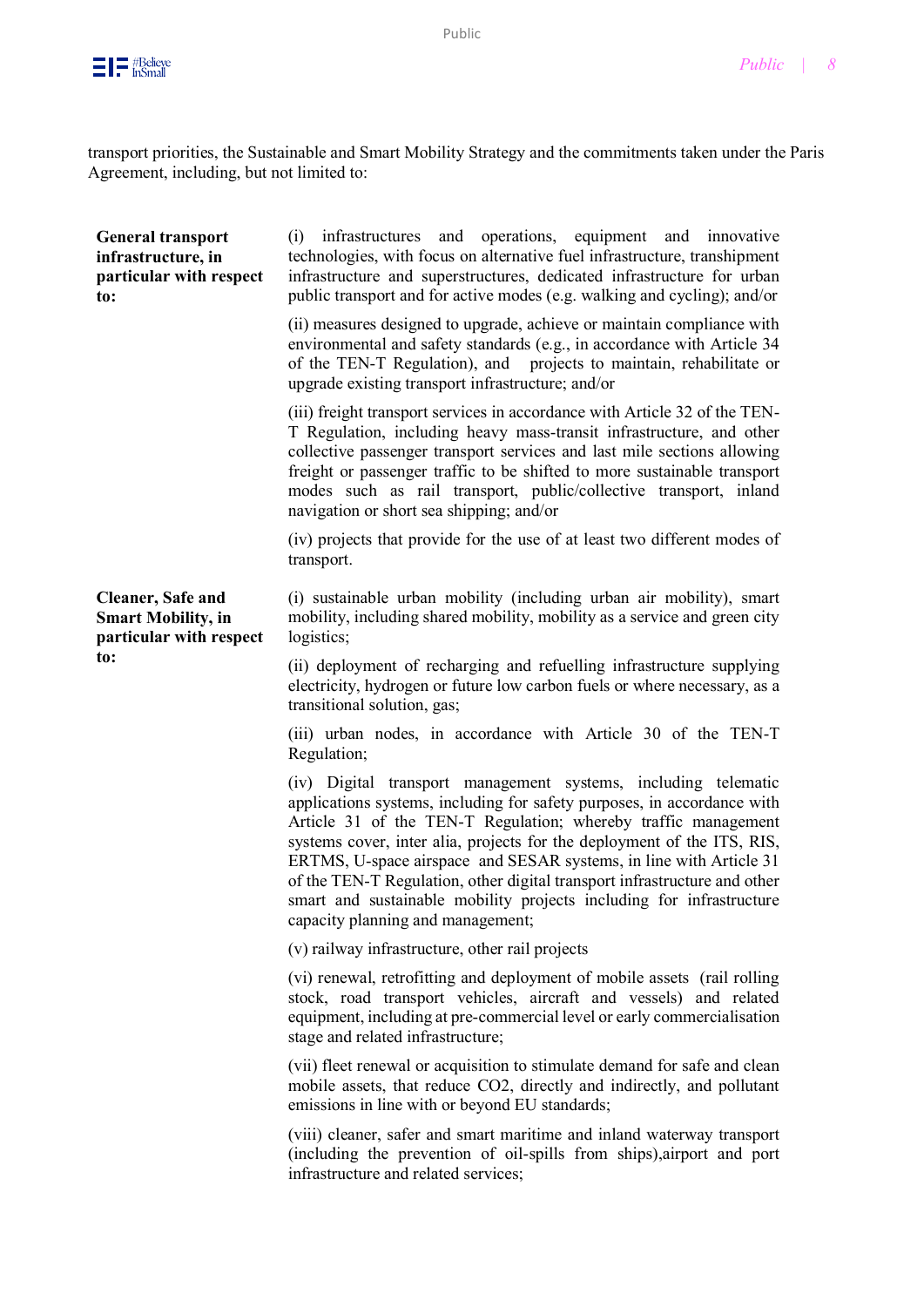

(ix) motorways of the sea as provided for in Article 21 of the TEN-T Regulation;

(x) production, storage and transmission of sustainable aviation and waterborne fuels including advanced biofuels and renewable fuels of non biological origin provided that the requirements of the Renewable Energy Directive on sustainability of biogas are complied with and including future low-carbon fuels;

(xii) smart and sustainable mobility projects in urban and rural areas targeting road safety, accessibility for all users in accordance with Article 37 of the TEN-T Regulation;,

(xiii) projects targeting emission and noise reduction and the development and deployment of new transport technologies and services;

(xiv) mobile assets powered by electricity or by low-carbon and Low carbon/renewable hydrogen, and the related supporting infrastructure;

(xv) projects deploying innovative technologies in the transport sector utilising renewable energy, whereby "innovative" has the meaning in accordance with Article 33 of the TEN-T Regulation.

**The development of the trans-European transport network (TEN-T), in particular with respect to:**

Investments in funds whose investment strategy targets sustainable and safe transport infrastructure, superstructures, mobility solutions and equipment, and innovative technologies, in accordance with the EU's transport priorities, the Sustainable and Smart Mobility Strategy and the commitments taken under the Paris Agreement, including, but not limited to:

a) General transport infrastructure, in terms of:

(i) infrastructures and operations, equipment and innovative technologies, with focus on alternative fuel infrastructure, transhipment infrastructure and superstructures, dedicated infrastructure for urban public transport and for active modes (e.g. walking and cycling); and/or

(ii) measures designed to upgrade, achieve or maintain compliance with environmental and safety standards (e.g., in accordance with Article 34 of the TEN-T Regulation), and projects to maintain, rehabilitate or upgrade existing transport infrastructure; and/or

(iii) freight transport services in accordance with Article 32 of the TEN-T Regulation, including heavy mass-transit infrastructure, and other collective passenger transport services and last mile sections allowing freight or passenger traffic to be shifted to more sustainable transport modes such as rail transport, public/collective transport, inland navigation or short sea shipping; and/or

(iv) projects that provide for the use of at least two different modes of transport.

b) Cleaner, Safe and Smart Mobility, including:

(i) sustainable urban mobility (including urban air mobility), smart mobility, including shared mobility, mobility as a service and green city logistics;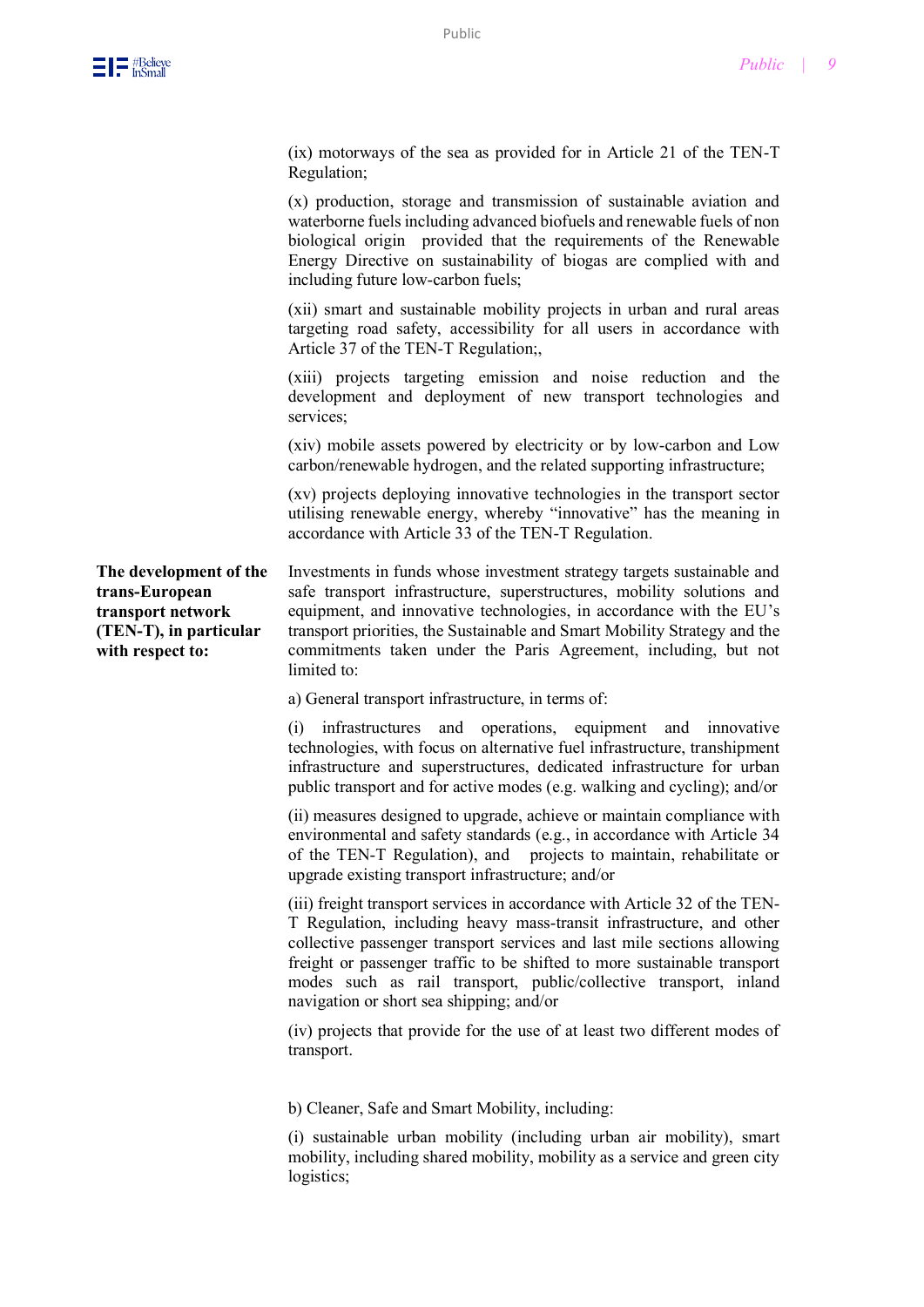

(ii) deployment of recharging and refuelling infrastructure supplying electricity, hydrogen or future low carbon fuels or where necessary, as a transitional solution, gas;

(iii) urban nodes, in accordance with Article 30 of the TEN-T Regulation;

(iv) Digital transport management systems, including telematic applications systems, including for safety purposes, in accordance with Article 31 of the TEN-T Regulation; whereby traffic management systems cover, inter alia, projects for the deployment of the ITS, RIS, ERTMS, U-space airspace and SESAR systems, in line with Article 31 of the TEN-T Regulation, other digital transport infrastructure and other smart and sustainable mobility projects including for infrastructure capacity planning and management;

(v) railway infrastructure, other rail projects

(vi) renewal, retrofitting and deployment of mobile assets (rail rolling stock, road transport vehicles, aircraft and vessels) and related equipment, including at pre-commercial level or early commercialisation stage and related infrastructure;

(vii) fleet renewal or acquisition to stimulate demand for safe and clean mobile assets, that reduce CO2, directly and indirectly, and pollutant emissions in line with or beyond EU standards;

(viii) cleaner, safer and smart maritime and inland waterway transport (including the prevention of oil-spills from ships),airport and port infrastructure and related services;

(ix) motorways of the sea as provided for in Article 21 of the TEN-T Regulation;

(x) production, storage and transmission of sustainable aviation and waterborne fuels including advanced biofuels and renewable fuels of non biological origin provided that the requirements of the Renewable Energy Directive on sustainability of biogas are complied with and including future low-carbon fuels;

(xii) smart and sustainable mobility projects in urban and rural areas targeting road safety, accessibility for all users in accordance with Article 37 of the TEN-T Regulation;,

(xiii) projects targeting emission and noise reduction and the development and deployment of new transport technologies and services;

(xiv) mobile assets powered by electricity or by low-carbon and Low carbon/renewable hydrogen, and the related supporting infrastructure;

(xv) projects deploying innovative technologies in the transport sector utilising renewable energy, whereby "innovative" has the meaning in accordance with Article 33 of the TEN-T Regulation.

c) The development of the trans-European transport network (TEN-T), in particular:

(i) the core and comprehensive network in accordance with Chapters II and III of the TEN-T Regulation, including relating to urban nodes,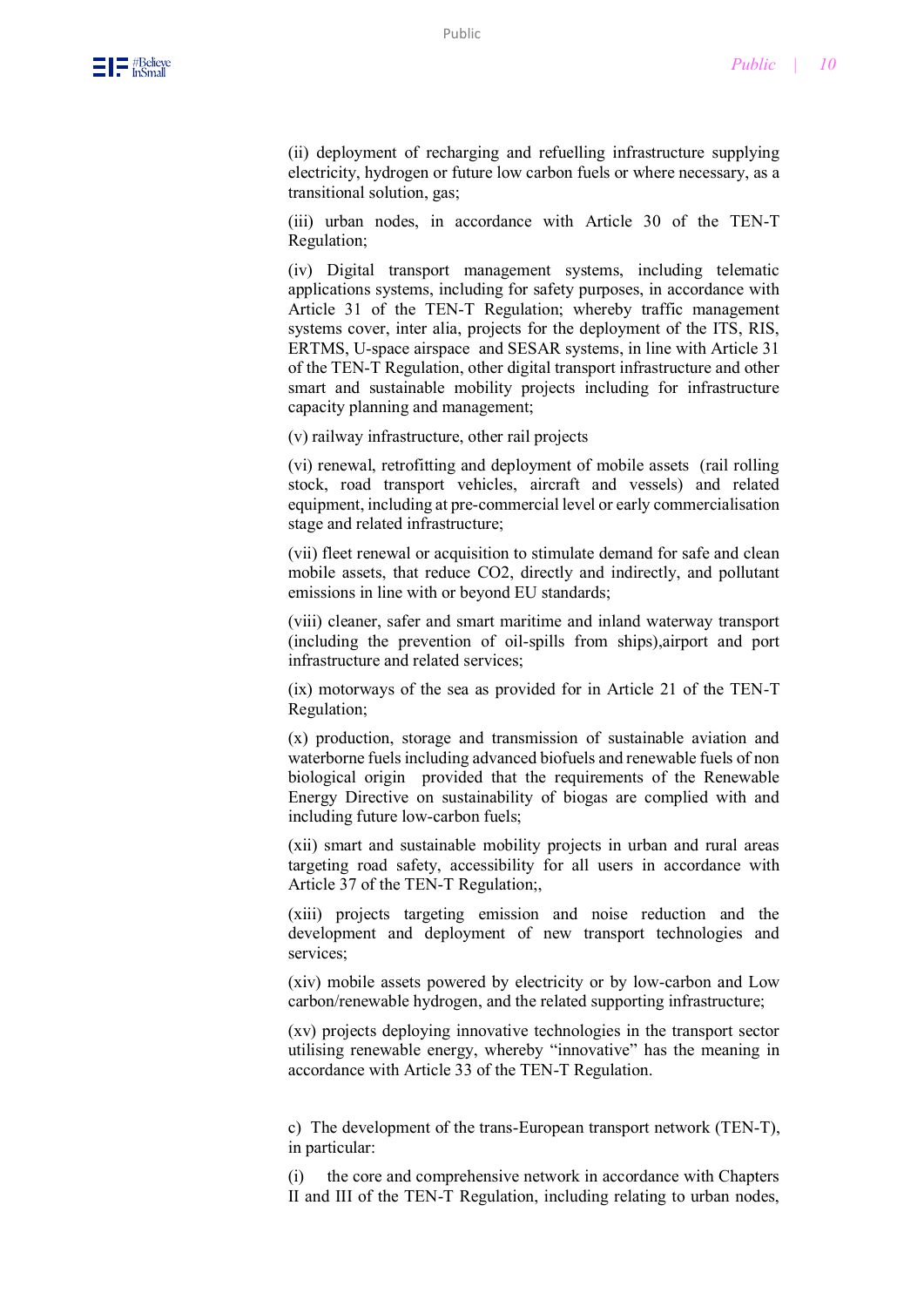

maritime ports, inland ports, airports and rail-road terminals of the core network as defined in Annex IIB to the TEN-T Regulation;

(ii) cross-border links of the comprehensive network in accordance with Chapter II of the TEN-T Regulation;

(iii) sections of the comprehensive network located in outermost regions in accordance with Chapter II of the TEN-T Regulation;

(iv) projects of common interest in order to connect the trans-European network with infrastructure networks of neighbouring countries as defined in Article 8(1) of the TEN-T Regulation; and

(v) projects in the TEN-T core network, identified in the core network corridor work plans that address missing links, bottlenecks or crossborder connections.

Targeted investments in sustainable transport may deploy innovative technologies.

#### 3. Environment and Resources

**Natural capital and circular economy infrastructure, in particular with respect to:**

(i) support (via projects and accompanying services) to drinking water supply, sanitation (such as infrastructure for the collection and treatment of waste water, carbon neutral and resource recovery wastewater treatment plants), river restoration, flood protection, networks efficiency, leakages reduction, water use and reuse, coastal infrastructure, and other water-related green infrastructure;

(ii) support to conservation, restoration, management and enhancement of natural capital (e.g. biodiversity, ecosystems) to improve ecosystem services and/or adaptation benefits (including by means of green and blue infrastructure projects);

(iii) support to circular economy in line with the EC Circular Economy Action Plan and waste prevention programmes (based on the revised Waste Framework Directive), where investments should consider the entire life cycle of products and/or materials:

the establishment and support of reuse and repair networks, the setting up of functional waste separation and collection schemes, and material recovery and recycling facilities for end-of-life products, packaging, scrap and biowaste.

transition to circular design, production, and use of products and/or materials, circular innovations, support tools and services, circular resource management, building and construction in urban areas and in regions, SMEs competitiveness, digitalisation, resource efficient and low carbon business models, sustainable consumption, etc.;

(iv) waste management infrastructure, i.e. infrastructure necessary to support the transition to a more circular economy in Member States notably shifting upwards in the implementation of the EU waste hierarchy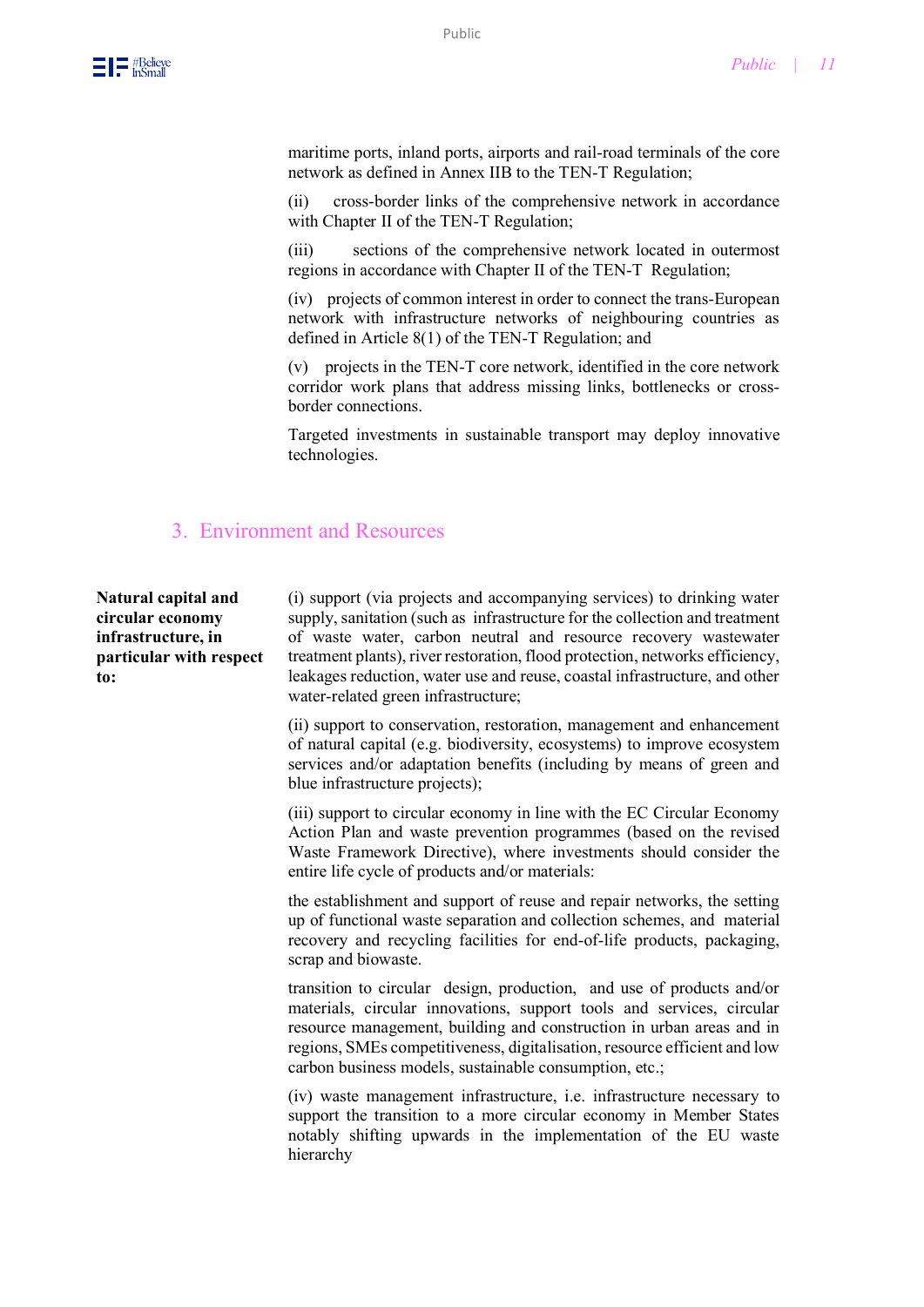

#### **Bioeconomy, in particular with respect to:**

(i) sustainable investments pertaining to primary production and its up and down value chains in food, forestry, fisheries, aquaculture and biobased industries, relying on sustainably produced raw materials (e.g. wood, algae, residues of agriculture, forestry, fisheries and aquaculture), side streams, residues and bio-waste and their sustainable use and transformation into bio-based products that help replacing fossil resources, while no competing with food;

(ii) sustainable advanced bioenergy production (including bio-fuels), that can be promoted, provided that it is based on waste and residues that can be extracted in a sustainable manner without negative impact on the environment, in particular soil organic carbon;

(iii) solutions to the environment's plastic pollution problem, e.g. by developing biodegradable, compostable and bio-based, not reliant on food/feed feedstock, alternatives to plastic.

(iv) enhancement and restoration of eco-systems and their services, promote the conservation, restoration, management and enhancement of natural capital for biodiversity and adaptation benefits, including by means of green and blue infrastructure projects.

(v) rehabilitation of industrial sites (including contaminated sites) and restoration for sustainable use;

(vi) projects aiming at climate change adaptation and increasing the resilience to current and future climate, including the protection of lowlying areas, coastal areas and other measures related to sea-level rise, flood prevention, improved and sustainable use of water supply and drought prevention, and adaptation of infrastructure to extreme temperature:

(vii) projects that implement circular economy systems, including the sustainable use of raw materials, including projects integrating resource efficiency in the production and product life cycle;

Targeted investments in Environment and resources may deploy innovative technologies.

#### 4. Digital Connectivity & Data Infrastructure

#### **Digital Connectivity & Data Infrastructure**

(i) Digital connectivity, including support to projects in the field of Gigabit connectivity and Fibre-based networks and energyefficient 5G infrastructure with the aim to deploy safe and secure digital networks and services, and support critical infrastructures, as well as in strategic backbone networks (submarine cables, HPC interconnections, quantum secure infrastructures etc.).

(ii) Data Infrastructure, including support to secure and sustainable cloud and edge infrastructures, middleware platforms and services (including cloud market places), integrated service platforms, data storage and data-sharing tools, architectures and governance mechanisms for thriving data sharing and data processing ecosystems.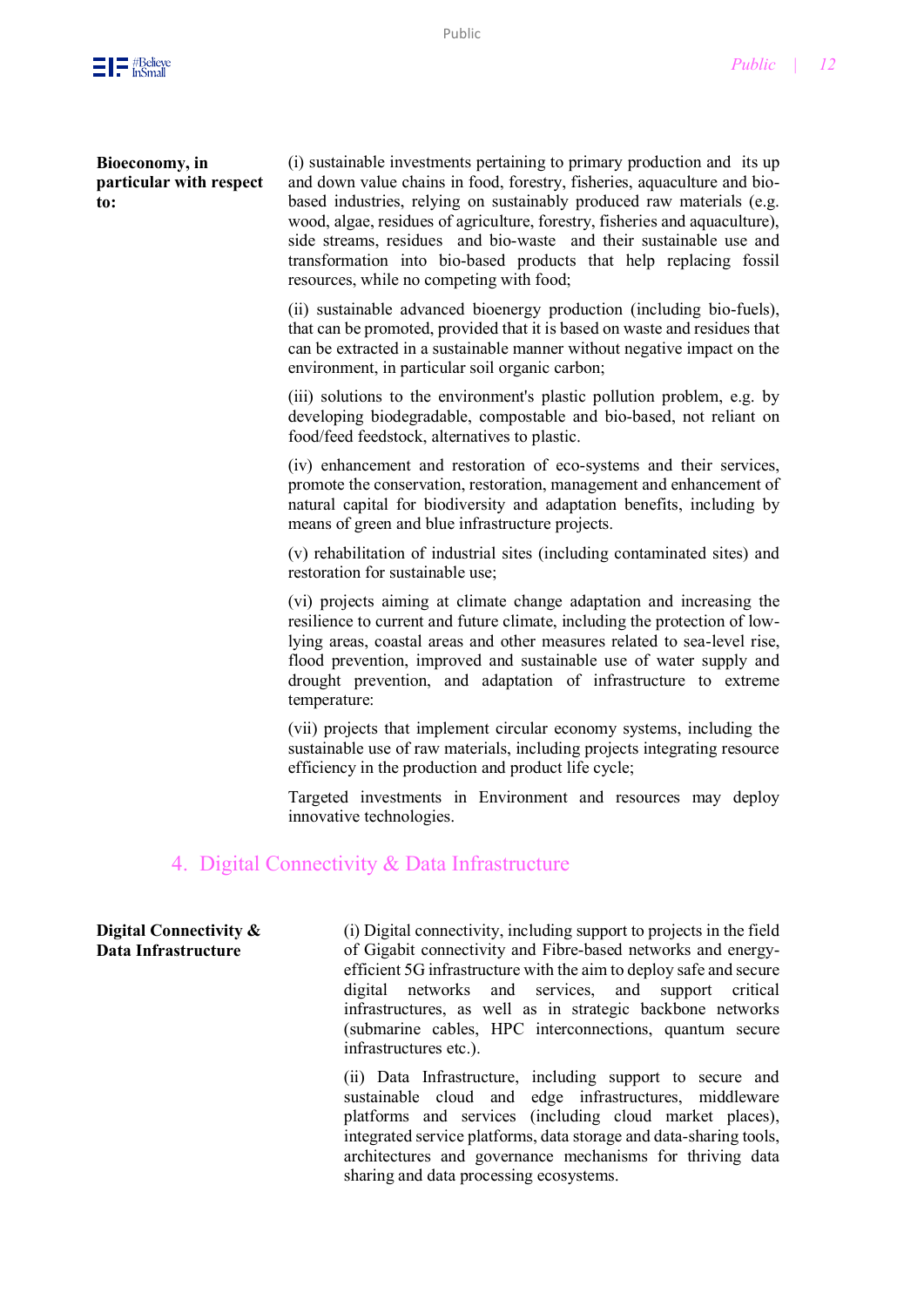(iv) Online platforms & Media infrastructure, including support to platforms for immersive, games and other creative content.

#### 5. Social Infrastructure

| <b>Social Infrastructure</b> | (i) health and care (including hospitals, primary care centres,<br>integrated healthcare facilities and other health infrastructure<br>and connected health services); |
|------------------------------|------------------------------------------------------------------------------------------------------------------------------------------------------------------------|
|                              | (ii) social services (including at community based-level), such<br>as long-term care, targeted social services, integrated social                                      |

as long-term care, targeted social services, integrated social services' infrastructure, infrastructure and services enabling inclusion of persons with disabilities and persons at risk of poverty and social exclusion.

(iii) educational and training infrastructure, including student housing (including digital equipment), schools, Vocational Education and Training facilities and digital equipment and infrastructure supporting adult learning, upskilling and reskilling;

(iv) affordable social housing;

(v) enabling services, such as employment and training services, education services, ECEC early intervention service.

#### 6. Space infrastructure

**Space infrastructure** The development, upgrade and greening of new and existing space and ground infrastructure, including, but not limited to, manufacturing, assembly, testing, operation, maintenance and launch facilities (e.g. green materials and propellants, re-usable components, green propulsion systems, etc.) and solutions for spacecraft de-orbiting and de-commissioning.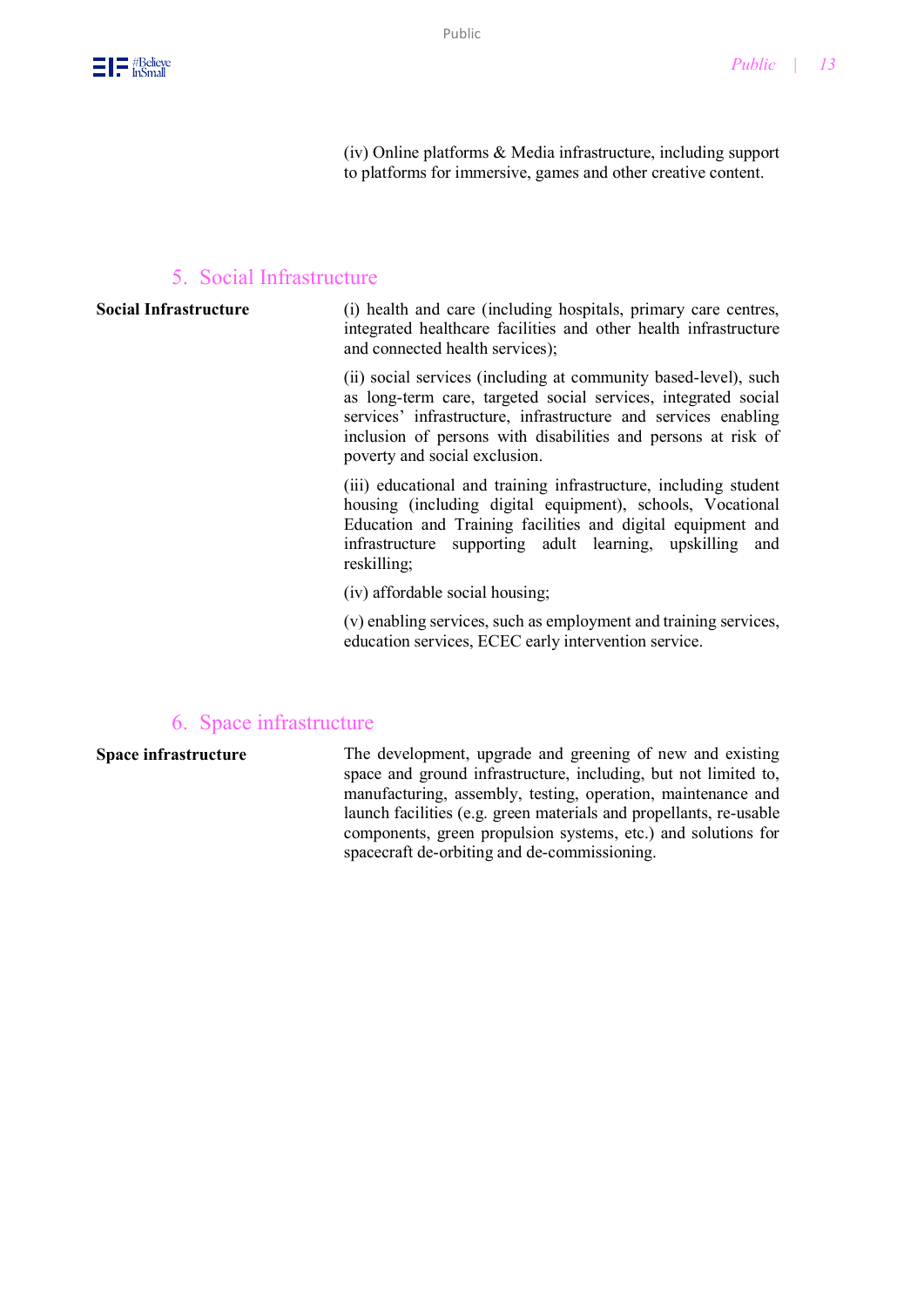## 5. Miscellaneous

**Monitoring and Audit** The Financial Intermediaries and the relevant Final Recipients must agree to allow and to provide access to documents and premises related to the relevant InvestEU Investment for the representatives of the European Commission (including the European Anti-Fraud Office (OLAF), the European Public Prosecutor's Office (EPPO), the European Court of Auditors, EIF, agents of EIF, EIB and any other European Union institution or European Union body which is entitled to verify the use of the InvestEU Investment and any other duly authorized body under applicable law to carry out audit or control activities. To that effect, the Financial Intermediaries shall also include appropriate provisions in each agreement with the Final Recipients.

#### **Sustainability Proofing** The EIF will perform – with support from the EIB – the Sustainability Proofing assessment of all funds according to the technical guidance on sustainability proofing for the InvestEU Fund, infrastructure funds.<sup>7</sup> The sustainability proofing results will be summarised in the Environmental and Social Datasheet (ESDS)<sup>8</sup>.

In addition, the infrastructure funds benefitting from InvestEU Climate and Infrastructure will apply the following requirements to all their investments.

"Environmental, Climate and Social Requirements", or "ECS Requirements" are the environmental and social obligations to be undertaken to ensure that all of the projects comply with i) the EIB Environmental and Social Standards and the InvestEU Sustainability Proofing guidance requirements, (ii) applicable Do No Significant Harm technical criteria of the EU Taxonomy in force; (iii) the Minimum Social Safeguards; (iv) the list of EIB Group Excluded Activities<sup>9</sup>, (v) the list of Unsupported Activities, (vi) applicable EU legislation and/or national legislation related to environment, climate and social issues, and (vii) any other requirements established by the E&S Management System in accordance to the EIB Group Environmental and Social Policy<sup>10</sup>.

**Other Information** Financial Intermediaries may be requested to provide, from time to time, further information related to the Final Recipients covered by InvestEU in the context of programme evaluations and other reports to be prepared by the EIF. To this end, the Financial Intermediaries shall require the Final Recipients to provide certain information on the basis of a template provided by the EIF. The provision of such information by Final Recipients shall (i) be subject to applicable laws, including without limitation in relation to data protection and banking secrecy, and (ii) not be a mandatory requirement nor constitute a condition precedent to the relevant transaction or any eligibility criteria.

*<sup>7</sup>* Commission Notice – [Technical guidance on sustainability proofing for the InvestEU Fund \(europa.eu\)](https://eur-lex.europa.eu/legal-content/EN/TXT/PDF/?uri=CELEX:52021XC0713(02))

*<sup>8</sup> Examples available online:* Public register - [find a document \(eib.org\)](https://www.eib.org/en/registers/all/index.htm?q=&sortColumn=publicationDate&sortDir=desc&pageNumber=0&itemPerPage=25&pageable=true&language=EN&defaultLanguage=EN&orYearFrom=true&orYearTo=true&orDocumentLanguages=true&documentTypes=ESDS&orDocumentTypes=true)

<sup>&</sup>lt;sup>9</sup> [Excluded Activities \(eib.org\)](https://www.eib.org/en/about/documents/excluded-activities-2013.htm)

*<sup>10</sup> [The EIB Group Environmental and Social Policy](https://www.eib.org/attachments/publications/eib_group_environmental_and_social_policy_en.pdf)*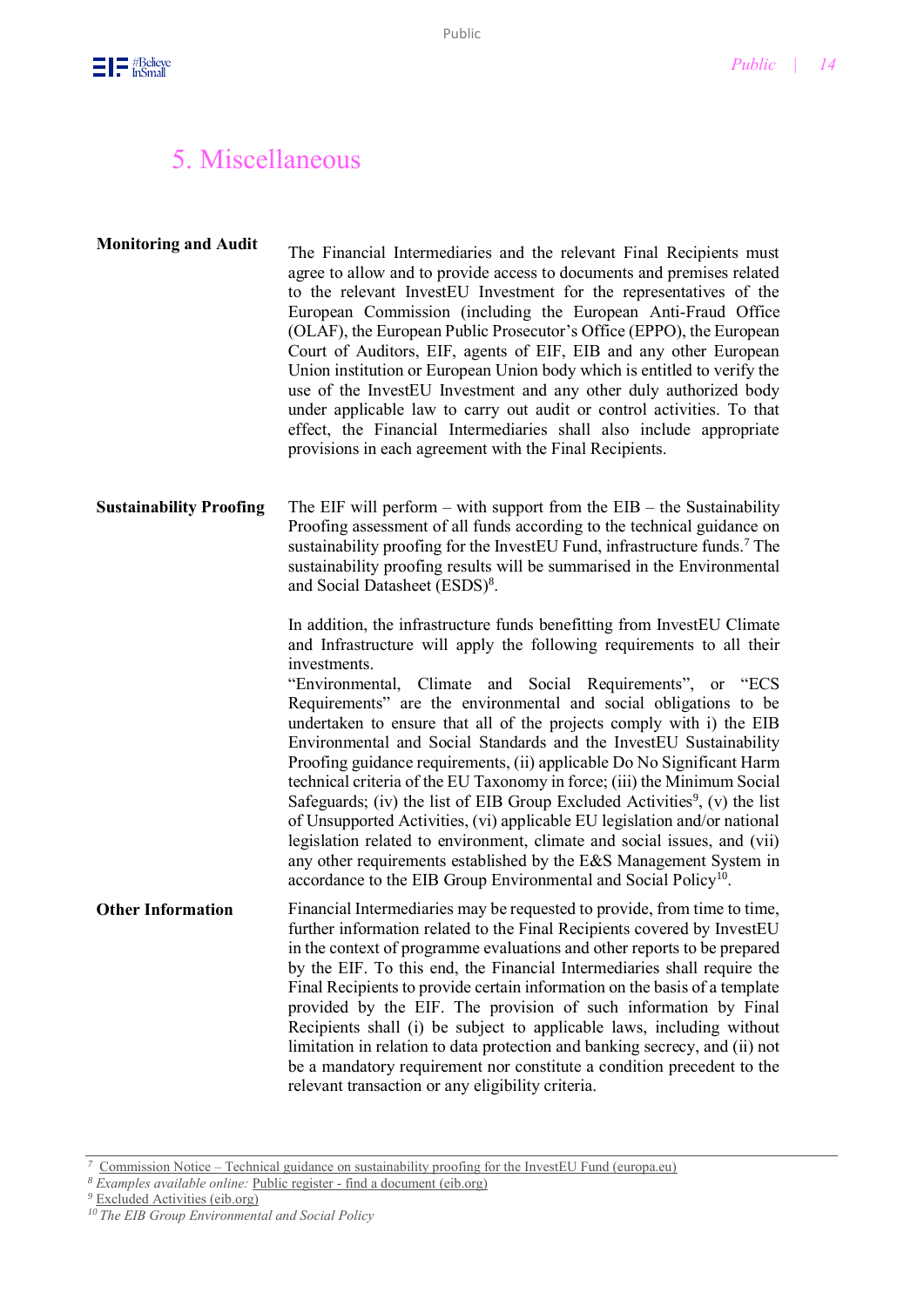

| <b>Visibility</b>              | Financial Intermediaries shall explicitly inform Final Recipients that<br>financing is made possible through the support of InvestEU, using,<br>unless otherwise agreed with the EIF, the form "This operation benefits"<br>from support from the European Union under the InvestEU Fund".                                                                                                                                                                                                                                                                                        |  |  |
|--------------------------------|-----------------------------------------------------------------------------------------------------------------------------------------------------------------------------------------------------------------------------------------------------------------------------------------------------------------------------------------------------------------------------------------------------------------------------------------------------------------------------------------------------------------------------------------------------------------------------------|--|--|
|                                | Financial Intermediaries shall reflect, and shall contractually require<br>Final Recipients to reflect the participation of the EU in all press releases,<br>communications material, social media and contractual documentation<br>related to the operation.                                                                                                                                                                                                                                                                                                                     |  |  |
| <b>Publication</b>             | The EIF and the European Commission may publish on its website a list<br>of Financial Intermediaries containing, for each Financial Intermediary<br>the name, address and the amount of financial support received under<br>InvestEU.                                                                                                                                                                                                                                                                                                                                             |  |  |
|                                | The EIF and the European Commission may also publish on its website<br>a list of Final Recipients, containing, for each Final Recipient, its name,<br>address and the type of finance received under InvestEU <sup>11</sup> .                                                                                                                                                                                                                                                                                                                                                     |  |  |
| <b>Record Keeping</b>          | The Financial Intermediary shall maintain or be able to produce all the<br>documentation related to the implementation of the InvestEU Investment<br>for a period of five $(5)$ years following the termination of the InvestEU<br>Investment. The Financial Intermediary shall require each Final<br>Recipient to maintain and be able to produce all documentation related<br>to the investment for a period of five $(5)$ years following the termination<br>of the investment in such Final Recipient, where such records are not<br>also kept by the Financial Intermediary. |  |  |
| Protection of Personal<br>Data | Financial Intermediaries shall comply with Regulation (EU) 2016/679 of<br>the European Parliament and of the Council of 27 April 2016 on the<br>protection of natural persons with regard to processing of personal data<br>and on the free movement of such data.                                                                                                                                                                                                                                                                                                                |  |  |
|                                | Any personal data provided by the applicants shall be processed by EIF<br>in compliance with its Data Protection Statement (EIF statement on the<br>processing operations of applicants and Investment Funds' personal data,<br>as published on the EIF's website12) and Regulation (EU) 2018/1725 on<br>the protection of natural persons with regard to the processing of<br>personal data by the Union institutions, bodies offices and agencies and<br>on the free movement of such data, as amended from time to time.                                                       |  |  |
| Other requirements             | Financial Intermediaries and Final Recipients:                                                                                                                                                                                                                                                                                                                                                                                                                                                                                                                                    |  |  |
|                                | Shall not use any investment under InvestEU Climate &<br>٠<br>Infrastructure to support any of the excluded activities as<br>described in Annex V, Section B of the InvestEU Regulation,                                                                                                                                                                                                                                                                                                                                                                                          |  |  |
|                                | Shall not be established in a NCJ unless the operation is<br>٠<br>physically implemented in the relevant NCJ and does not present<br>any indication that it supports actions that contribute to Targeted<br>Activities under the EIB Group NCJ Policy;                                                                                                                                                                                                                                                                                                                            |  |  |

*11* Financial Intermediaries and Final Recipients may request, prior to receiving support under InvestEU, and under certain conditions, for this disclosure requirement to be waived.

<sup>12</sup> [http://www.eif.org/attachments/eif\\_data\\_protection\\_statement\\_financial\\_intermediaries\\_due\\_diligence\\_en.pdf](http://www.eif.org/attachments/eif_data_protection_statement_financial_intermediaries_due_diligence_en.pdf)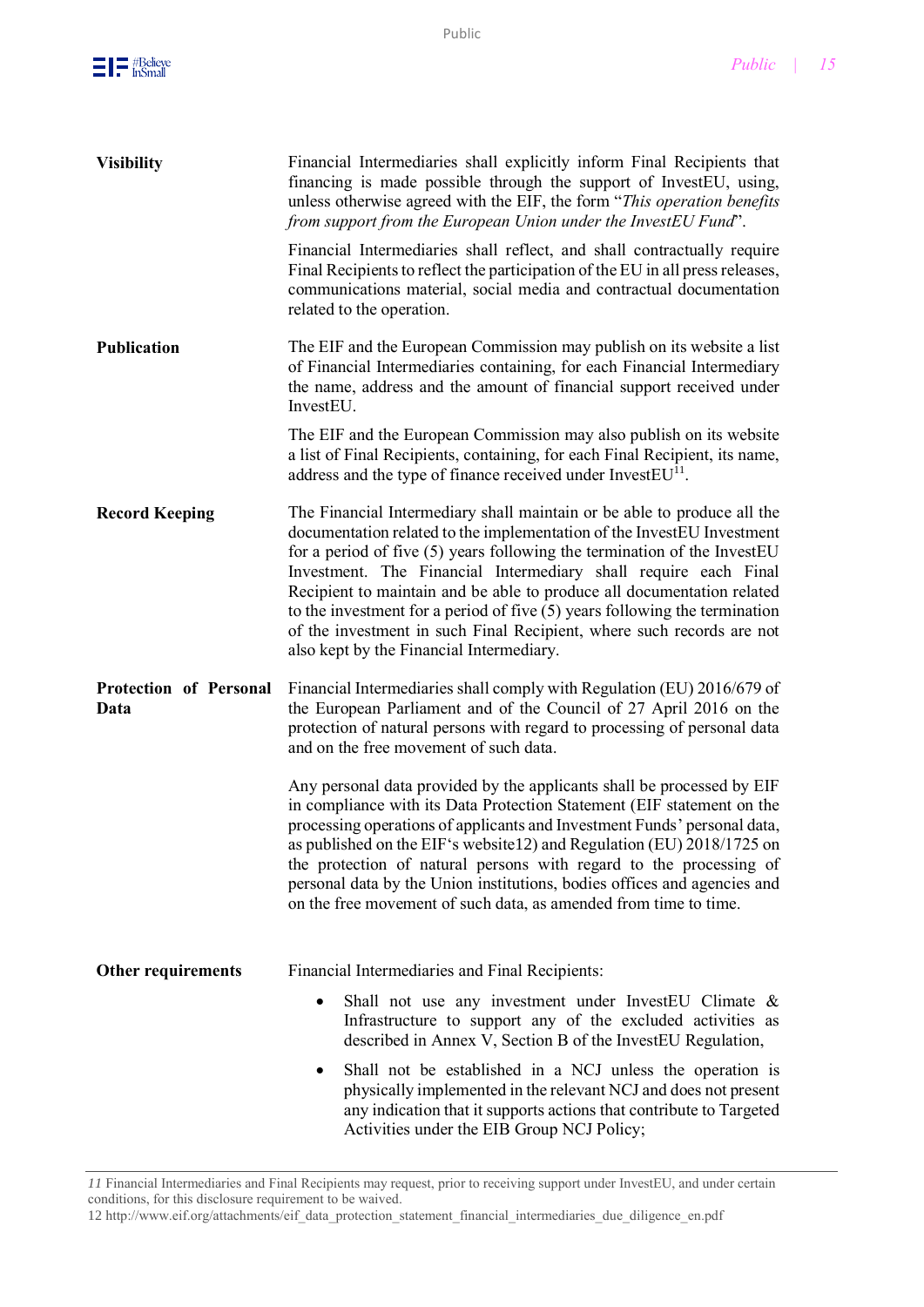- Shall undertake to comply with all applicable laws and regulations and the relevant applicable international and European Union standards and legislation on the prevention of money laundering, the fight against terrorism, tax fraud, tax evasion and artificial arrangements aimed at tax avoidance; and, therefore, not support actions that contribute to tax evasion or finance artificial arrangements aimed at tax avoidance;
- Shall acknowledge the EIB Group Anti-Fraud Policy<sup>13</sup> which sets out the policy of EIF for preventing and deterring corruption, fraud, collusion, coercion, obstruction, money laundering and terrorist financing as amended from time to time, and shall take appropriate measures (as may be further specified in the relevant agreement) to (i) facilitate implementation of such policy as well as to (ii) undertake to support investigations performed by the EIF or the European Investment Bank, the European Public Prosecutor's Office (EPPO), or the European AntiFraud (OLAF), or the European Court of Auditors (ECA) in connection with actual or suspected prohibited conduct;
- Shall ensure via contractual provisions that no funds or economic resources are made available directly or indirectly to, or for the benefit of, persons or entities designated by Restrictive  $Measures<sup>14</sup>$ .

13 <https://www.eib.org/en/publications/anti-fraud-policy>

<sup>14</sup> As part of its due diligence process, EIF will analyse and exclude any applicant if it or any of its ultimate beneficial owners/key persons are subject to UN/EU/OFAC/UK restrictive measures in relation to Russia as well as the non-government controlled territories of Ukraine.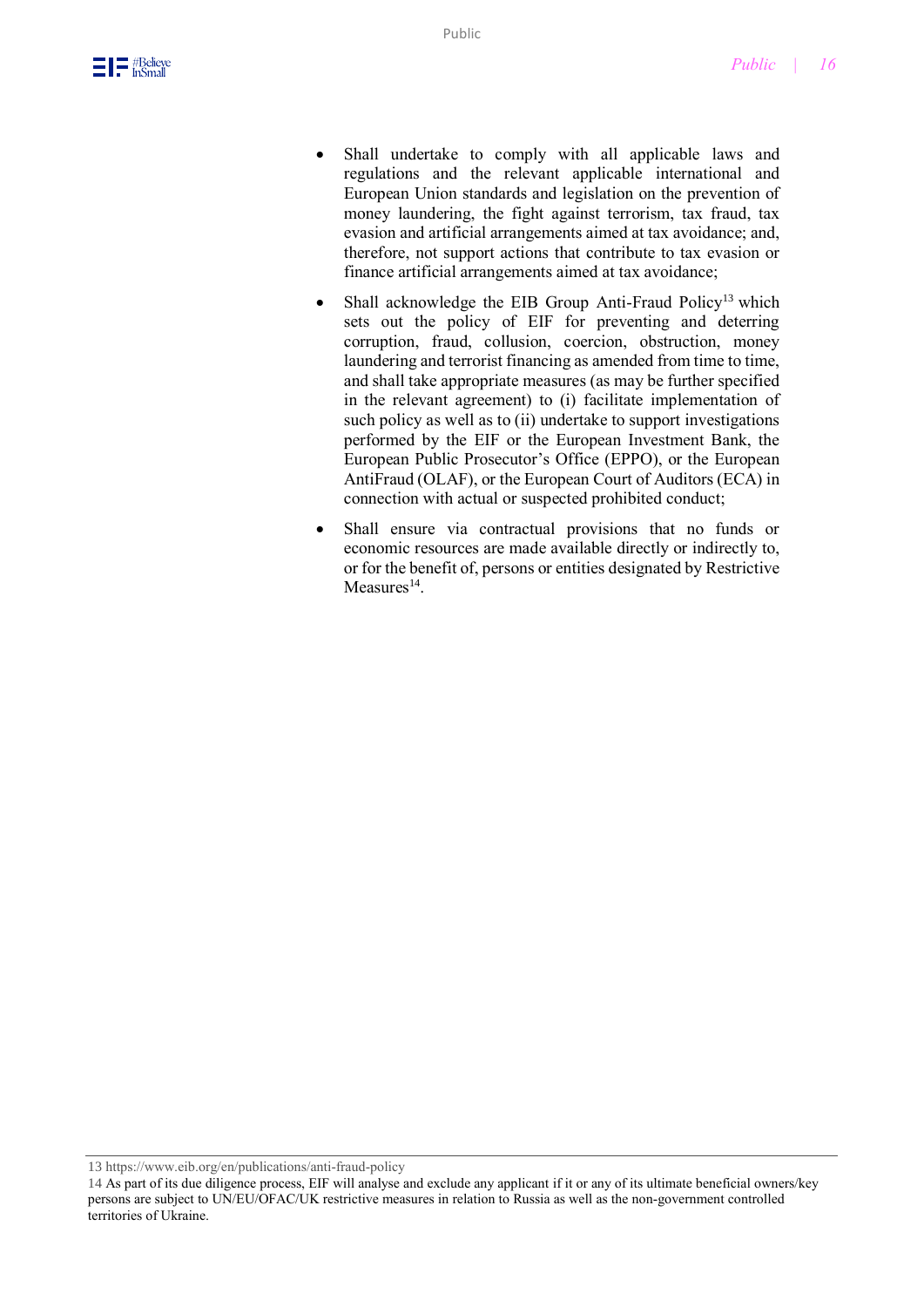## 6. Definitions

Whenever used in this Term Sheet, the following terms shall have the meanings opposite them. Any capitalised items not defined in this Annex have the meaning given to them in the Open Call for Expression of Interest.

| <b>Eligible Secondary</b>   | means an investment other than Primary Investment, that:                                                                                                                                                                                                                                                                                                                                                                                                                                                                                             |  |
|-----------------------------|------------------------------------------------------------------------------------------------------------------------------------------------------------------------------------------------------------------------------------------------------------------------------------------------------------------------------------------------------------------------------------------------------------------------------------------------------------------------------------------------------------------------------------------------------|--|
| <b>Investment</b>           | with respect to IPO and post IPO investments, constitutes a<br>a)<br>purchase of the traded stock by the Financial Intermediary from<br>other investors                                                                                                                                                                                                                                                                                                                                                                                              |  |
|                             | with respect to Fund-of-Funds, an acquisition of an investment in<br>b)<br>a Portfolio Fund that has been made by the Fund-of-Funds from<br>other investors.                                                                                                                                                                                                                                                                                                                                                                                         |  |
| <b>Exclusion Situations</b> | Final Recipients and Financial Intermediaries that are in one of the<br>situations below are deemed to be in an Exclusion Situation:                                                                                                                                                                                                                                                                                                                                                                                                                 |  |
|                             | a) they are bankrupt, are subject to insolvency, are being wound<br>up, are having their affairs administered by a liquidator or by<br>the courts, in this context are in an arrangement with creditors,<br>are having their business activities suspended or a standstill (or<br>equivalent) agreement has been signed with creditors and<br>validated by the competent court when required by the<br>applicable law, or are in any analogous situation arising from a<br>similar procedure provided for in national legislation or<br>regulations; |  |
|                             | b) in the past five years, they have been the subject of a final<br>judgment or final administrative decision for being in breach of<br>their obligations relating to the payment of taxes or social<br>security contributions in accordance with the applicable law and<br>where such obligations remain unpaid unless a binding<br>arrangement has been established for payment thereof;                                                                                                                                                           |  |
|                             | in the past five years, they or persons having powers of<br>c)<br>representation, decision-making or control over them have been<br>convicted by a final judgement or a final administrative decision<br>for grave professional misconduct, where such conduct denotes<br>wrongful intent or gross negligence, which would affect their<br>ability to implement InvestEU and which is for one of the<br>following reasons:                                                                                                                           |  |
|                             | negligently providing misleading information that may<br>i.<br>material<br>influence<br>fraudulently<br>have<br>a<br><sub>or</sub><br>information<br>misrepresenting<br>required<br>for<br>the<br>verification of the absence of grounds for exclusion or<br>the fulfilment of selection criteria or in the performance<br>of a contract or an agreement;                                                                                                                                                                                            |  |
|                             | ii.<br>entering into agreements with other persons aimed at<br>distorting competition;                                                                                                                                                                                                                                                                                                                                                                                                                                                               |  |
|                             | iii.<br>attempting to unduly influence the decision-making<br>process of the contracting authority during the relevant                                                                                                                                                                                                                                                                                                                                                                                                                               |  |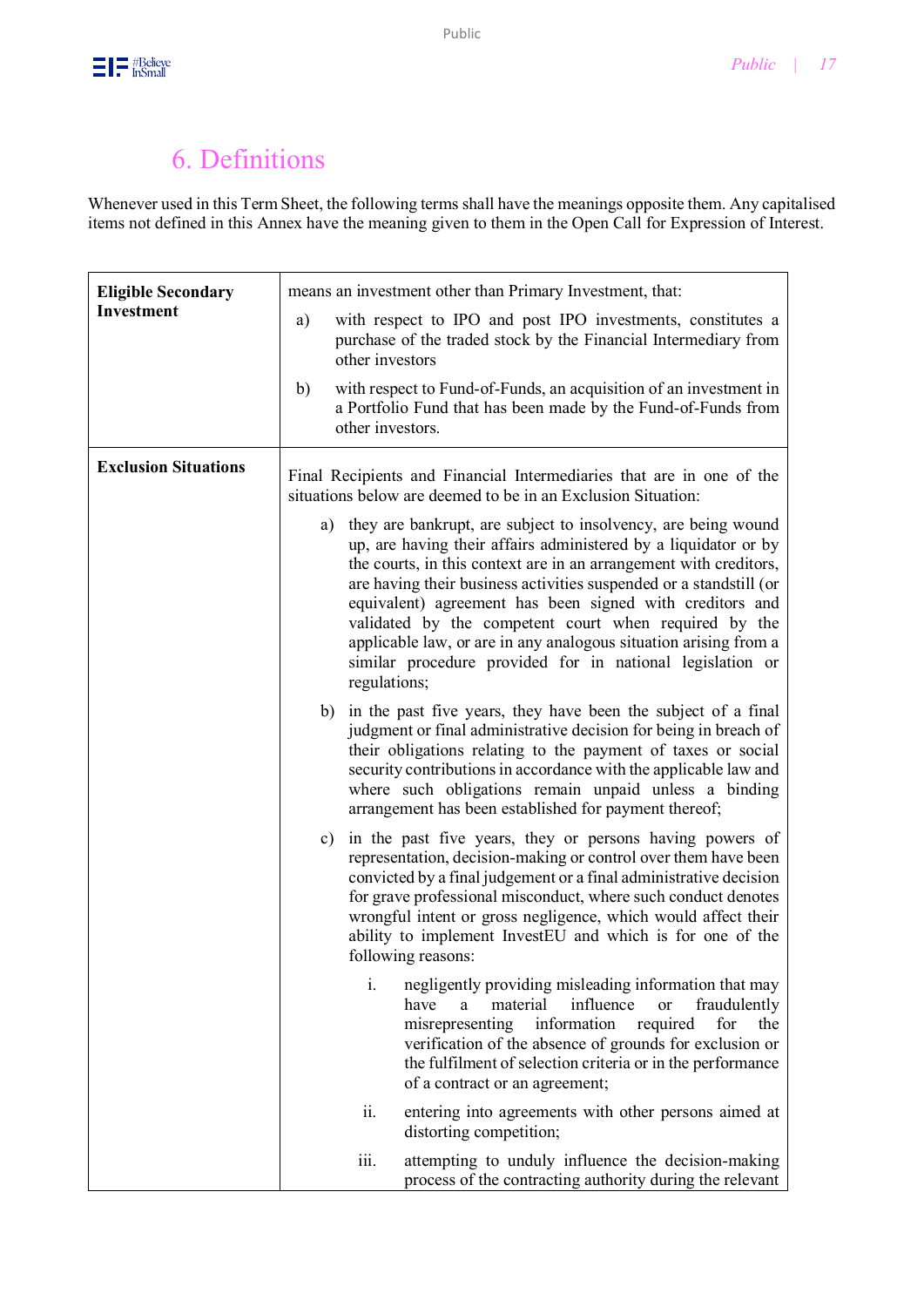

|                        |                                                   | award procedure (as this term is defined in the Financial<br>Regulation);                                                                                                                                                                                                                                                                                                                                                                                                                                               |
|------------------------|---------------------------------------------------|-------------------------------------------------------------------------------------------------------------------------------------------------------------------------------------------------------------------------------------------------------------------------------------------------------------------------------------------------------------------------------------------------------------------------------------------------------------------------------------------------------------------------|
|                        | iv.                                               | attempting to obtain confidential information that may<br>confer upon it undue advantages in the relevant award<br>procedure (as this term is defined in the Financial<br>Regulation);                                                                                                                                                                                                                                                                                                                                  |
|                        |                                                   | d) in the past five years, they or persons having powers of<br>representation, decision-making or control over them have been<br>the subject of a final judgment for:                                                                                                                                                                                                                                                                                                                                                   |
|                        | $\mathbf{i}$ .<br>ii.<br>111.<br>iv.<br>V.<br>vi. | fraud;<br>corruption;<br>participation in a criminal organisation;<br>money laundering or terrorist financing;<br>terrorist offences or offences linked to terrorist<br>activities, or inciting, aiding, abetting or attempting to<br>commit such offences;<br>child labour and other forms of trafficking in human<br>beings;                                                                                                                                                                                          |
|                        |                                                   | e) they are subject to a decision on exclusion contained in the early<br>detection and exclusion system database (the EDES database<br>available at the official website of the EU <sup>15</sup> ), set up and operated<br>by the European Commission;                                                                                                                                                                                                                                                                  |
|                        | $f$ )                                             | in the past five years, they have been subject to a final<br>judgement or administrative decision by a national court or<br>authority that they were created with the intent to illegally<br>circumvent fiscal, social or any other legal obligations in the<br>jurisdiction of their registered office, central administration or<br>principal place of business;                                                                                                                                                      |
|                        | circumstances.                                    | provided that notwithstanding the above, EIF may decide not to exclude<br>a Financial Intermediary where the Financial Intermediary can provide<br>evidence that remedial measures have been adopted to demonstrate its<br>reliability despite the existence of a ground for exclusion, or where it is<br>indispensable to ensure the continuity of the service, for a limited<br>duration and pending the adoption of remedial measures, or where an<br>exclusion would be disproportionate taking into<br>account the |
| <b>Final Recipient</b> |                                                   | means an enterprise, a special purpose vehicle or another final recipient<br>of the funding provided directly or indirectly by the Financial<br>Intermediary, including joint ventures, spin-offs, spin-outs, technology<br>transfer projects or technology rights.                                                                                                                                                                                                                                                     |

*<sup>15</sup>* [https://ec.europa.eu/info/strategy/eu-budget/how-it-works/annual-lifecycle/implementation/anti-fraud-measures/edes/database\\_en](https://ec.europa.eu/info/strategy/eu-budget/how-it-works/annual-lifecycle/implementation/anti-fraud-measures/edes/database_en)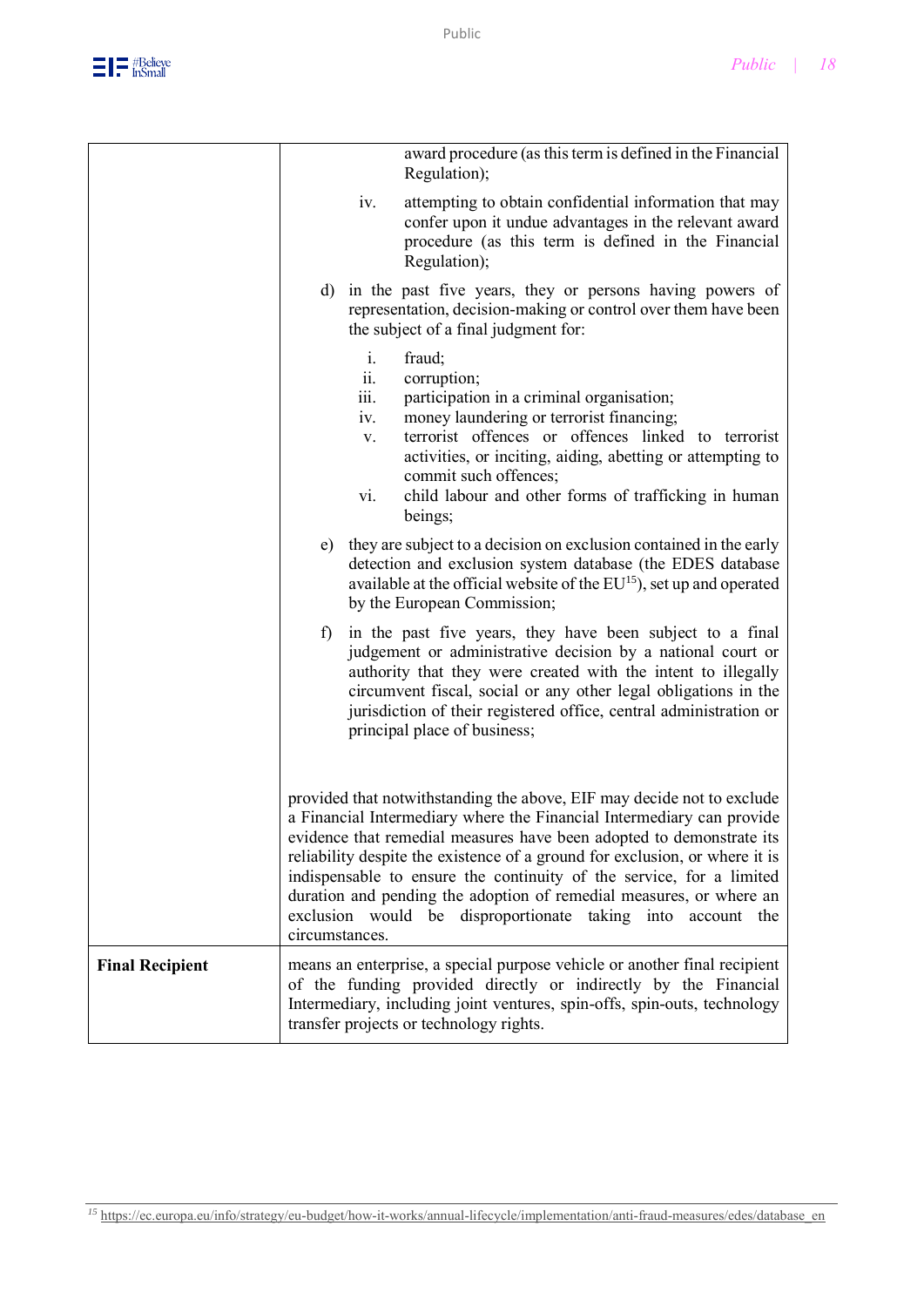

| <b>Financial Intermediary</b>                | means an investment fund, a Fund-of-Funds, a (co-) investment scheme<br>in any form (including managed accounts and other types of contractual<br>arrangements), and a special purpose vehicle, in any form, established or<br>to be established, that undertakes long term risk capital investments in<br>the form of equity, preferred equity, hybrid debt-equity Instruments,<br>other type of mezzanine financing, and/or debt in case of Payment by<br>Result Investment Schemes and/or Social Impact Bond investment<br>schemes, but excluding entities targeting buy-out (or replacement<br>capital) intended for asset stripping. |  |  |
|----------------------------------------------|-------------------------------------------------------------------------------------------------------------------------------------------------------------------------------------------------------------------------------------------------------------------------------------------------------------------------------------------------------------------------------------------------------------------------------------------------------------------------------------------------------------------------------------------------------------------------------------------------------------------------------------------|--|--|
| <b>Financial Regulation</b>                  | means Regulation (EU, Euratom) 2018/1046 of the European Parliament<br>and of the Council of 18 July 2018 on the financial rules applicable to<br>the general budget of the Union, amending Regulations (EU) No<br>1296/2013, (EU) No 1301/2013, (EU) No 1303/2013, (EU) No<br>1304/2013, (EU) No 1309/2013, (EU) No 1316/2013, (EU) No<br>223/2014, (EU) No 283/2014, and Decision No 541/2014/EU and<br>repealing Regulation (EC, Euratom) No 966/2012.                                                                                                                                                                                 |  |  |
| <b>Fund Agreement</b>                        | means, in relation to each InvestEU Investment, the agreement whereby<br>the EIF commits to invest in a Financial Intermediary and/or alongside a<br>Financial Intermediary.                                                                                                                                                                                                                                                                                                                                                                                                                                                              |  |  |
| <b>Fund-of-Funds</b>                         | means an Equity Intermediary holding or targeting to invest in Portfolio<br>Funds.                                                                                                                                                                                                                                                                                                                                                                                                                                                                                                                                                        |  |  |
| <b>Gender Criteria</b>                       | A Financial Intermediary is considered to adhere to the Gender Criteria<br>if it satisfies at least one of the following criteria:                                                                                                                                                                                                                                                                                                                                                                                                                                                                                                        |  |  |
|                                              | Its management team is composed of at least one third of female<br>a)<br>partners <sup>16</sup> , or                                                                                                                                                                                                                                                                                                                                                                                                                                                                                                                                      |  |  |
|                                              | Its senior investment team provides for at least 40% of female<br>b)<br>representation, or                                                                                                                                                                                                                                                                                                                                                                                                                                                                                                                                                |  |  |
|                                              | c) At least 40% of female representation is provided in its<br>investment committee                                                                                                                                                                                                                                                                                                                                                                                                                                                                                                                                                       |  |  |
| <b>InvestEU</b> Investment                   | means the investment made by the EIF in the Financial Intermediary,<br>under the terms of the Fund Agreement                                                                                                                                                                                                                                                                                                                                                                                                                                                                                                                              |  |  |
| <b>Know your Customer</b>                    | The Financial Intermediary shall, prior to the signature, disclose to the<br>EIF information on its beneficial ownership and at any time thereafter,<br>promptly inform the EIF of any change in its beneficial ownership.                                                                                                                                                                                                                                                                                                                                                                                                                |  |  |
| MEIC(s)                                      | means Member States who are classified as Moderate and Emerging<br>Innovator countries, according to the European Innovation Scoreboard<br>2021 <sup>17</sup> , such countries being: Bulgaria, Croatia, Cyprus, Czechia,<br>Greece, Hungary, Italy, Latvia, Lithuania, Malta, Poland, Portugal,<br>Romania, Slovakia, Slovenia, and Spain.                                                                                                                                                                                                                                                                                               |  |  |
| <b>Minimum Eligible</b><br><b>Allocation</b> | means the minimum aggregate amount to be invested in Eligible Final<br>Recipients by the Financial Intermediary, as further defined in section 2.                                                                                                                                                                                                                                                                                                                                                                                                                                                                                         |  |  |

*<sup>16</sup>* i.e. one female partner when the management team is composed of up to 4 partners, otherwise two female partners.

*<sup>17</sup>* [ET-AY-21-001-EN-N \(3\).pdf](file:///C:/Users/eliasm/Downloads/ET-AY-21-001-EN-N%20(3).pdf)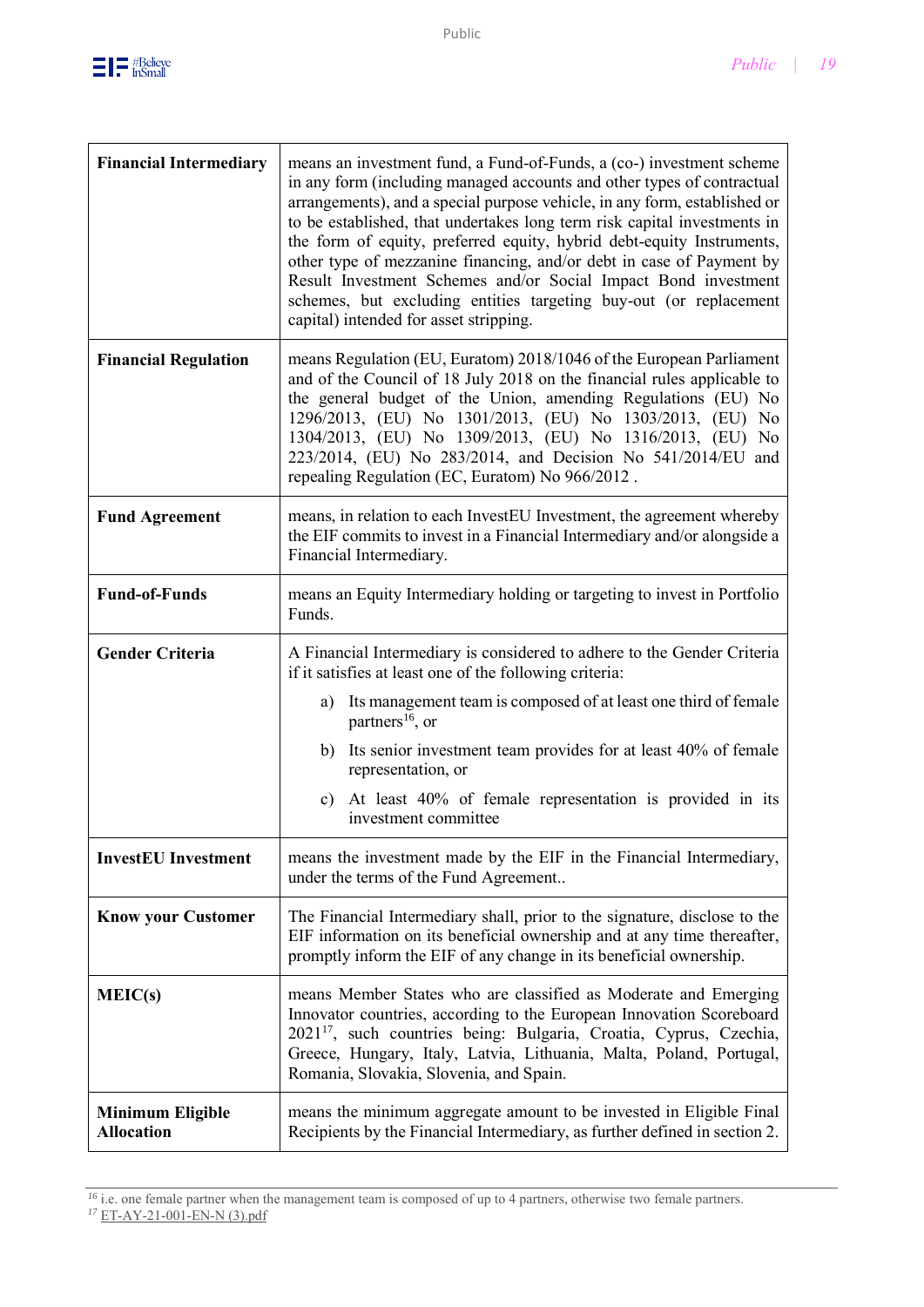

| <b>Minimum Target</b><br><b>Allocation</b>                   | means with respect to one or more Target Areas <sup>18</sup> the minimum amount<br>to be invested by the Financial Intermediary, as further defined in section<br>2.                                                                                                                                                                                                                                                                                           |  |
|--------------------------------------------------------------|----------------------------------------------------------------------------------------------------------------------------------------------------------------------------------------------------------------------------------------------------------------------------------------------------------------------------------------------------------------------------------------------------------------------------------------------------------------|--|
| <b>Non-Compliant</b><br><b>Jurisdiction (NCJ)</b>            | means a jurisdiction:<br>a) listed in Annex I of the European Council conclusions on the<br>revised EU list of non-cooperative jurisdictions for tax<br>purposes;<br>b) included in the OECD/G20 list of jurisdictions that have not<br>satisfactorily implemented the tax transparency standards;                                                                                                                                                             |  |
|                                                              | listed in the Annex of the Commission Delegated Regulation<br>c)<br>(EU) 2016/1675 of 14 July 2016 supplementing Directive (EU)<br>2015/849 of the European Parliament and of the Council by<br>identifying high-risk third countries with strategic deficiencies;                                                                                                                                                                                             |  |
|                                                              | d) rated as "partially compliant" or "non-compliant", including<br>corresponding provisional ratings, by the Organisation for<br>Economic Cooperation and Development and its Global Forum<br>on Transparency and Exchange of Information for Tax<br>Purposes against the international standard on exchange of<br>information on request;                                                                                                                     |  |
|                                                              | e) included in the Financial Action Task Force statement "High<br>risk Jurisdictions subject to a Call for Action"); and/or                                                                                                                                                                                                                                                                                                                                    |  |
|                                                              | included in the Financial Action Task Force statement<br>f)<br>"Jurisdictions under Increased Monitoring",                                                                                                                                                                                                                                                                                                                                                     |  |
|                                                              | in each case as such statement, list, directive or annex may be amended<br>and/or supplemented from time to time.                                                                                                                                                                                                                                                                                                                                              |  |
|                                                              | Please refer to the EIB's website <sup>19</sup> for an FAQ containing the most<br>updated reference lists of NCJs or enquire with the EIF for confirmation<br>of NCJ status.                                                                                                                                                                                                                                                                                   |  |
|                                                              | The Financial Intermediary shall not be established in a NCJ, unless the<br>operation is physically implemented in the relevant NCJ and does not<br>present any indication that it supports actions that contribute to Targeted<br>Activities under the EIB Group NCJ Policy.                                                                                                                                                                                  |  |
| <b>Overseas</b><br>Country<br><b>or</b><br>Territory ("OCT") | means a country or territory as set out in Annex IIB to the Treaty on the<br>Functioning of the European Union <sup>20</sup>                                                                                                                                                                                                                                                                                                                                   |  |
| <b>Primary Investment</b>                                    | means an investment (including in the form of debt) in a Final Recipient<br>resulting in financing flowing directly or indirectly into the Final<br>Recipient during the duration of the investment. For avoidance of doubt<br>it includes: (i) secondary issuances made by Final Recipients post IPO,<br>(ii) buy outs or replacement capital not intended for asset stripping<br>involving, directly or indirectly, flow of financing to the Final Recipient |  |

*<sup>18</sup>* Where a Financial Intermediary's strategy targets more than one Target Area, this requirement may apply to one Target Area, or to a group of Target Areas, as commercially agreed between EIF and the Financial Intermediary.

*<sup>19</sup>* <https://www.eib.org/en/about/compliance/tax-good-governance/faq>

*<sup>20</sup>* [C\\_2016202EN.01033401.xml \(europa.eu\)](https://eur-lex.europa.eu/legal-content/EN/TXT/HTML/?uri=CELEX:12016EN02&from=EN)